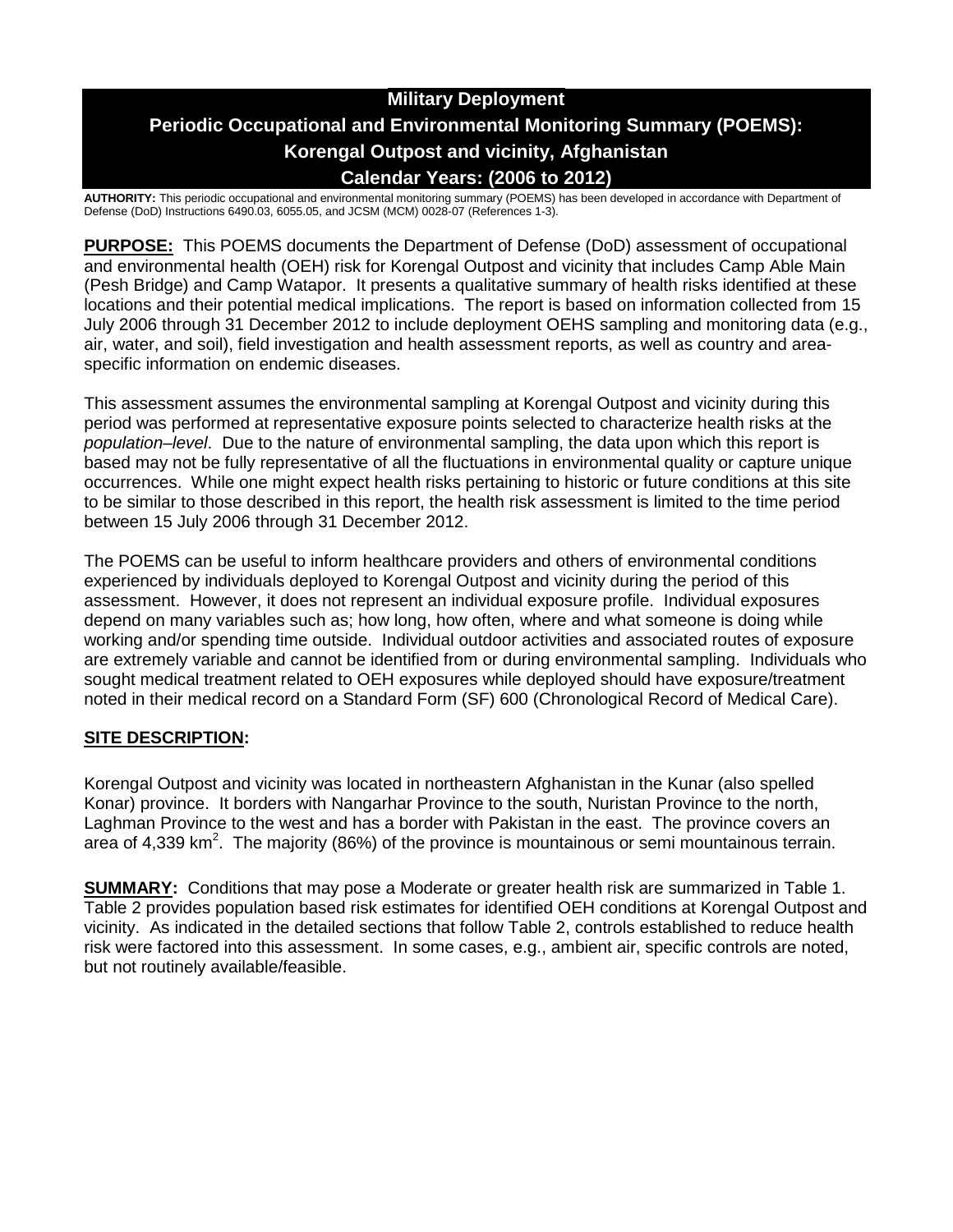### **Table 1: Summary of Occupational and Environmental Conditions with MODERATE or Greater Health Risk**

#### *Short-term health risks & medical implications:*

The following hazards may be associated with potential acute health effects in some personnel during deployment to Korengal Outpost, Camp Able Main, and Camp Watapor:

Food/waterborne diseases (e.g., bacterial diarrhea, hepatitis A, typhoid/paratyphoid fever, diarrhea-cholera, diarrheaprotozoal, brucellosis, hepatitis E); other endemic diseases (malaria, cutaneous leishmaniasis (acute), Crimean-Congo hemorrhagic fever, sandfly fever, typhus-miteborne, leptospirosis, Tuberculosis (TB), rabies, anthrax, Q fever); and heat stress. For food/waterborne diseases (e.g., bacterial diarrhea, hepatitis A, typhoid/paratyphoid fever, diarrhea-cholera, diarrhea-protozoal, brucellosis, hepatitis E), if ingesting local food and water, the health effects can temporarily incapacitate personnel (diarrhea) or result in prolonged illness (hepatitis A, typhoid/paratyphoid fever, brucellosis, hepatitis E). Risks from food/waterborne diseases may have been reduced with preventive medicine controls and mitigation, which includes hepatitis A and typhoid fever vaccinations and only drinking from approved water sources in accordance with standing CENTCOM policy. For other vector-borne endemic diseases (malaria, cutaneous leishmaniasis (acute), Crimean-Congo hemorrhagic fever, sandfly fever, typhus-miteborne), these diseases may constitute a significant risk due to exposure to biting vectors; risk reduced to 'Low' by proper wear of the treated uniform, application of repellent to exposed skin, bed net use, and appropriate chemoprophylaxis, as well as minimizing areas of standing water and other vector-breeding areas. For water contact diseases (leptospirosis), activities involving extensive contact with surface water increase risk. For respiratory diseases (TB), personnel in close-quarter conditions could have been at risk for person-to-person spread. Animal contact diseases (rabies, anthrax, Q fever), pose year-round risk. For heat stress, risk can be greater during months of March through November, and greater for susceptible persons including those older than 45, of low fitness level, unacclimatized, or with underlying medical conditions, and those under operational constraints (equipment, PPE, vehicles). Risks from heat stress may have been reduced with preventive medicine controls, work-rest cycles, proper hydration and nutrition, and mitigation.

Air quality: For inhalable coarse particulate matter less than 10 micrometers in diameter ( $PM_{10}$ ), the  $PM_{10}$  overall short-term risk was not evaluated due to insufficient data. For inhalable fine particulate matter less than 2.5 micrometers in diameter  $(PM<sub>2.5</sub>)$ , the PM<sub>2.5</sub> overall short-term risk was 'None identified based on the available sampling data.' However, exposures to PM<sub>10</sub> and PM<sub>2.5</sub> may vary, as conditions may vary, and may result in mild to more serious short-term health effects (e.g., eye, nose or throat and lung irritation) in some personnel while at this site, particularly exposures to high levels of dust such as during high winds or dust storms. For  $PM_{10}$  and  $PM_{2.5}$ , certain subgroups of the deployed forces (e.g., those with preexisting asthma/cardio-pulmonary conditions) are at greatest risk of developing notable health effects. For burn pits, although the short-term risk for  $PM_{10}$  and for  $PM_{2.5}$  was not evaluated due to no air sampling data available to characterize risk, there were operating burn pits utilized at or around Korengal Outpost and vicinity – see Section 10.7. For burn pits, exposures may vary, and exposure to high levels of  $PM_{10}$  and to  $PM_{2.5}$  in the smoke may also result in mild to more serious short-term health effects (e.g., eye, nose or throat and lung irritation) in some personnel (e.g., burn pit workers and any other personnel who worked at or in close proximity of the burn pits) and certain subgroups (e.g., those with pre-existing asthma/cardio-pulmonary conditions) while at this site. Although most short-term health effects from exposure to particulate matter and burn pit smoke should have resolved post-deployment, providers should be prepared to consider the relationship between deployment exposures and current complaints. Some individuals may have sought treatment for acute respiratory irritation during their time at Korengal Outpost and vicinity. Personnel who reported with symptoms or required treatment while at this site should have exposure and treatment noted in medical record (e.g., electronic medical record and/or on a Standard Form (SF) 600 (*Chronological Record of Medical Care*).

#### *Long-term health risks & medical implications:*

The following hazards may be associated with potential chronic health effects in some personnel during deployment at Korengal Outpost, Camp Able Main, and Camp Watapor:

Air quality: For inhalable fine particulate matter less than 2.5 micrometers in diameter (PM<sub>2.5</sub>), the overall long-term risk was 'None identified based on the available sampling data.' Inhalable coarse particulate matter less than 10 micrometers in diameter ( $PM_{10}$ ) was not evaluated for long-term risk due to no available health guidelines. However, the area was a dusty desert environment, and conditions may have varied. In addition, for burn pits, although the long-term risk for  $PM_{10}$  and for  $PM_{2.5}$  was not evaluated due to no air sampling data available to characterize risk, there were burn pits operated at or proximal to Korengal Outpost and vicinity, and conditions may have varied – see Section 10.7. For inhalational exposure to high levels of dust, PM<sub>10</sub> and PM<sub>2.5</sub>, such as during high winds or dust storms, and for exposure to burn pit smoke, it is considered possible that some otherwise healthy personnel who were exposed for a long-term period to dust and particulate matter could develop certain health conditions (e.g., reduced lung function, cardiopulmonary disease). Personnel with a history of asthma or cardiopulmonary disease could potentially be more likely to develop such chronic health conditions. While the dust and particulate matter exposures and exposures to burn pits are acknowledged, at this time there were no specific recommended, post-deployment medical surveillance evaluations or treatments. Providers should still consider overall individual health status (e.g., any underlying conditions/susceptibilities) and any potential unique individual exposures (such as burn pits/barrels, incinerators, occupational or specific personal dosimeter data) when

> Page 2 of 24 Reviewed by CENTCOM SG (08 January 2015) Final Approval Date (27 January 2016)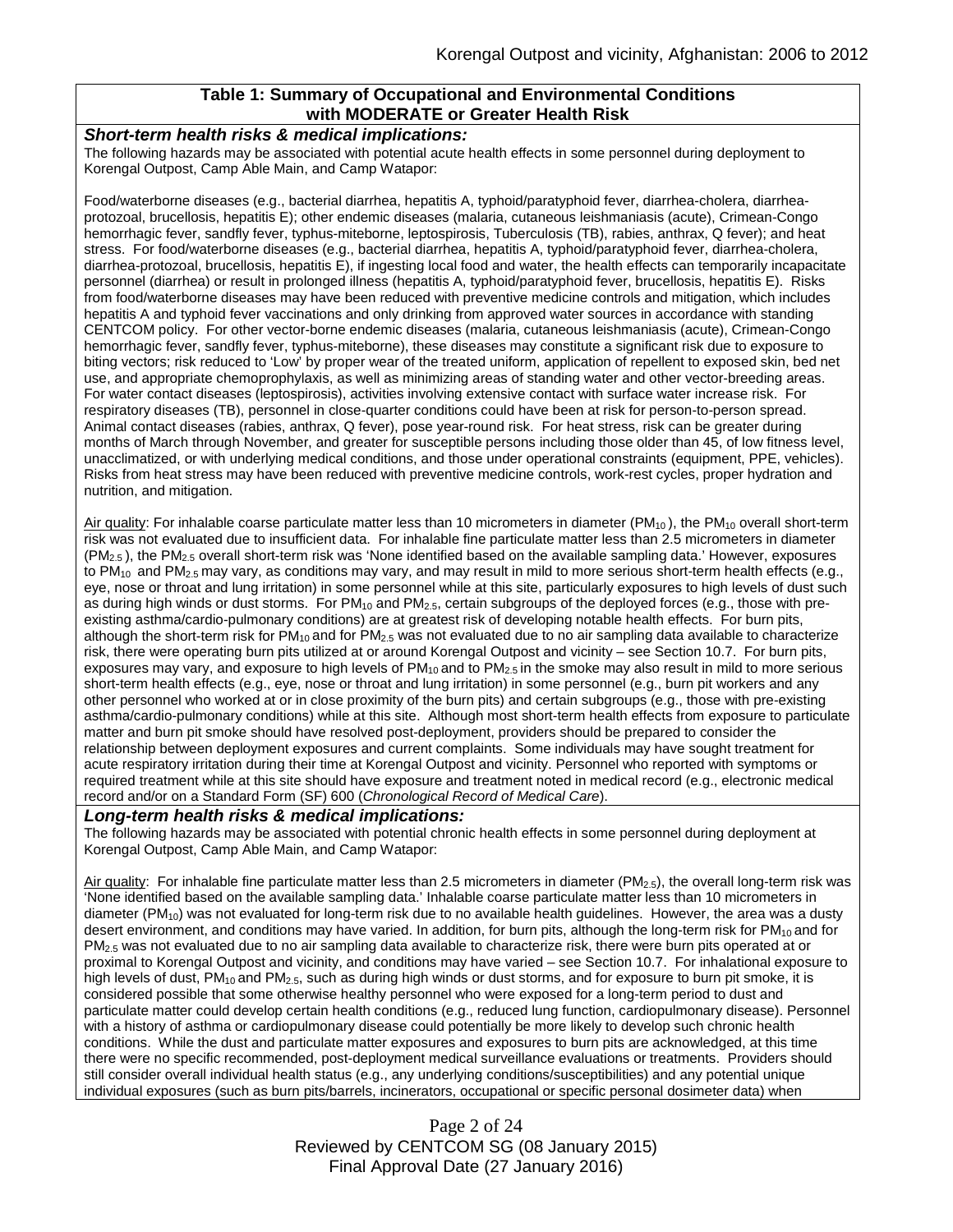assessing individual concerns. Certain individuals may need to be followed/evaluated for specific occupational exposures/injuries (e.g., annual audiograms as part of the medical surveillance for those enrolled in the Hearing Conservation Program; and personnel covered by Respiratory Protection Program and/or Hazardous Waste/Emergency Responders Medical Surveillance).

> Page 3 of 24 Reviewed by CENTCOM SG (08 January 2015) Final Approval Date (27 January 2016)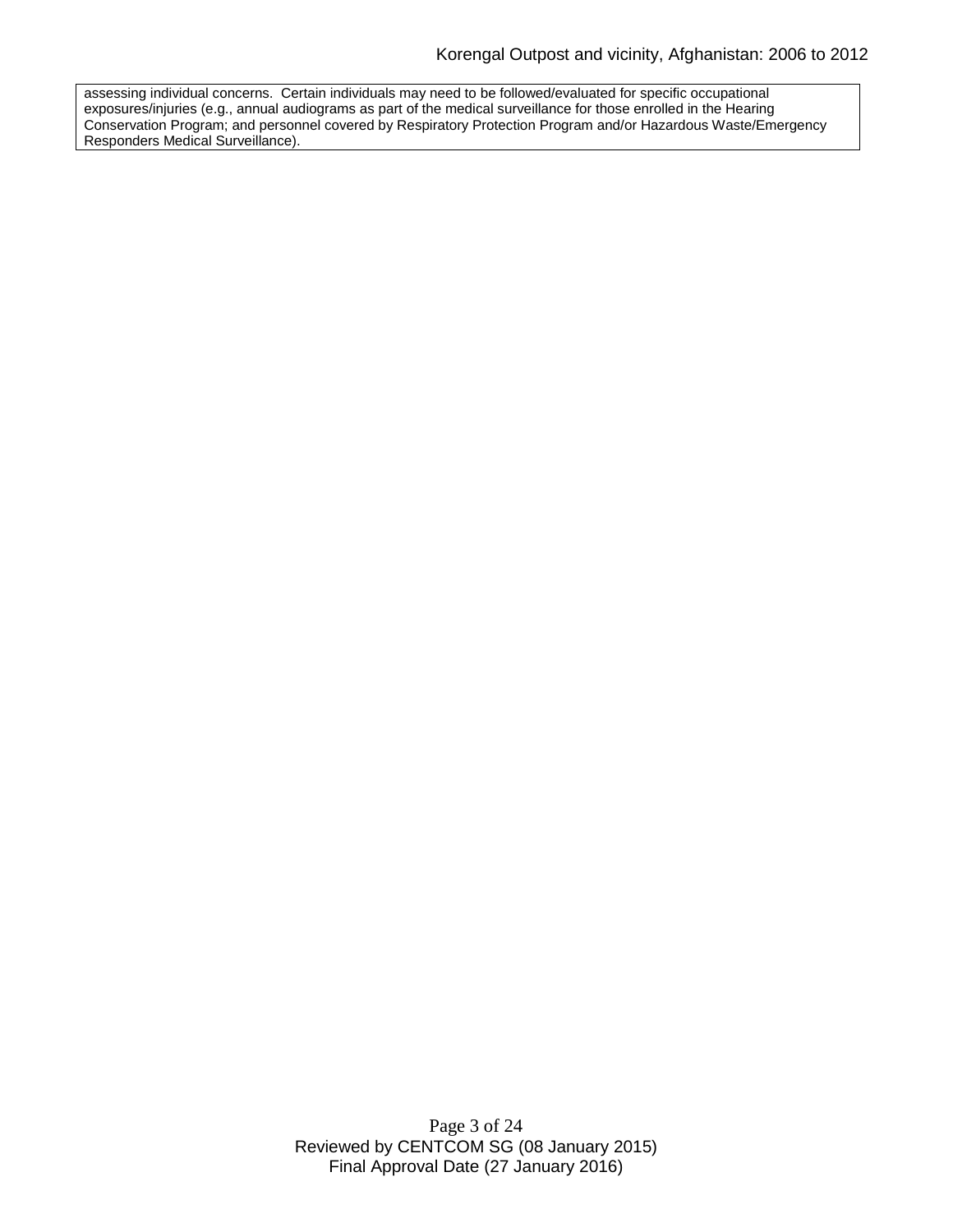# **Table 2. Population-Based Health Risk Estimates - Korengal Outpost, Camp Able Main, and Camp Watapor 1, 2**

| Source of<br><b>Identified Health</b><br>Risk <sup>3</sup>                        | Unmitigated Health Risk Estimate <sup>4</sup>                                                                                                                                                                                                                                                                                                                                                  | <b>Control Measures</b><br>Implemented                                                                                                                                                                          | <b>Residual Health Risk Estimate<sup>4</sup></b>                                                                                                                                                                                                                                                           |
|-----------------------------------------------------------------------------------|------------------------------------------------------------------------------------------------------------------------------------------------------------------------------------------------------------------------------------------------------------------------------------------------------------------------------------------------------------------------------------------------|-----------------------------------------------------------------------------------------------------------------------------------------------------------------------------------------------------------------|------------------------------------------------------------------------------------------------------------------------------------------------------------------------------------------------------------------------------------------------------------------------------------------------------------|
| <b>AIR</b>                                                                        |                                                                                                                                                                                                                                                                                                                                                                                                |                                                                                                                                                                                                                 |                                                                                                                                                                                                                                                                                                            |
| Particulate<br>matter less than<br>10 micrometers<br>in diameter<br>$(PM_{10})$   | Short-term: Not evaluated due to<br>insufficient data. Daily levels vary,<br>acute health effects (e.g., upper<br>respiratory tract irritation) more<br>pronounced during peak days. More<br>serious effects are possible in<br>susceptible persons (e.g., those with<br>asthma/existing respiratory diseases).                                                                                | Limiting strenuous<br>physical activities when air<br>quality is especially poor;<br>and actions such as<br>closing tent flaps,<br>windows, and doors.                                                          | Short-term: Daily levels vary, acute<br>health effects (e.g., upper respiratory<br>tract irritation) more pronounced during<br>peak days. More serious effects are<br>possible in susceptible persons (e.g.,<br>those with asthma/existing respiratory<br>diseases).                                       |
|                                                                                   | Long-term: No health guidelines                                                                                                                                                                                                                                                                                                                                                                |                                                                                                                                                                                                                 | Long-term: No health guidelines                                                                                                                                                                                                                                                                            |
| Particulate<br>matter less than<br>2.5 micrometers<br>in diameter<br>$(PM_{2.5})$ | Short-term: None identified based on<br>the available sampling data. A majority<br>of the time mild acute (short term)<br>health effects are anticipated; certain<br>peak levels may produce mild eye,<br>nose, or throat irritation in some<br>personnel and pre-existing health<br>conditions (e.g., asthma, or<br>cardiopulmonary diseases) may be<br>exacerbated.                          | Limiting strenuous<br>physical activities when air<br>quality is especially poor;<br>and actions such as<br>closing tent flaps,<br>windows, and doors.                                                          | Short-term: A majority of the time mild<br>acute (short term) health effects are<br>anticipated; certain peak levels may<br>produce mild eye, nose, or throat<br>irritation in some personnel and pre-<br>existing health conditions (e.g.,<br>asthma, or cardiopulmonary diseases)<br>may be exacerbated. |
|                                                                                   | Long-term: None identified based on<br>the available sampling data. A small<br>percentage of personnel may be at<br>increased risk for developing chronic<br>conditions. Particularly those more<br>susceptible to acute effects (e.g.,<br>those with asthma/existing respiratory<br>diseases)                                                                                                 |                                                                                                                                                                                                                 | Long-term: A small percentage of<br>personnel may be at increased risk for<br>developing chronic conditions.<br>Particularly those more susceptible to<br>acute effects (e.g., those with<br>asthma/existing respiratory diseases).                                                                        |
| <b>ENDEMIC</b><br><b>DISEASE</b>                                                  |                                                                                                                                                                                                                                                                                                                                                                                                |                                                                                                                                                                                                                 |                                                                                                                                                                                                                                                                                                            |
| Food<br>borne/Waterborne<br>(e.g., diarrhea-<br>bacteriological)                  | Short-term: Variable; High (bacterial<br>diarrhea, hepatitis A, typhoid fever) to<br>Moderate (diarrhea-cholera, diarrhea-<br>protozoal, brucellosis, hepatitis E) to<br>Low (polio) if ingesting local<br>food/water, the health effects can<br>temporarily incapacitate personnel<br>(diarrhea) or result in prolonged illness<br>(hepatitis A, typhoid fever, hepatitis E,<br>brucellosis). | Preventive measures<br>include Hepatitis A and<br>Typhoid fever vaccination<br>and consumption of food<br>and water only from<br>approved sources.                                                              | Short-term: Low to none                                                                                                                                                                                                                                                                                    |
|                                                                                   | Long-term: none identified                                                                                                                                                                                                                                                                                                                                                                     |                                                                                                                                                                                                                 | Long-term: No data available                                                                                                                                                                                                                                                                               |
| Arthropod Vector<br><b>Borne</b>                                                  | Short-term: Variable; High for malaria,<br>Moderate for leishmaniasis -<br>cutaneous (acute), Crimean-Congo<br>hemorrhagic fever, sandfly fever,<br>typhus-miteborne; and Low for, the<br>plague and West Nile fever.                                                                                                                                                                          | Preventive measures<br>include proper wear of<br>treated uniform,<br>application of repellent to<br>exposed skin, bed net<br>use, minimizing areas of<br>standing water and<br>appropriate<br>chemoprophylaxis. | Short-term: Low                                                                                                                                                                                                                                                                                            |
|                                                                                   | Long-term: Low for Leishmaniasis-<br>visceral infection.                                                                                                                                                                                                                                                                                                                                       |                                                                                                                                                                                                                 | Long-term: No data available                                                                                                                                                                                                                                                                               |
| Water-Contact                                                                     | Short-term: Moderate for leptospirosis                                                                                                                                                                                                                                                                                                                                                         | Recreational swimming in<br>surface waters not likely in                                                                                                                                                        | Short-term: Low for leptospirosis.                                                                                                                                                                                                                                                                         |
| (e.g. wading,<br>swimming)                                                        | Long-term: No data available                                                                                                                                                                                                                                                                                                                                                                   | this area of Afghanistan<br>during this time period.                                                                                                                                                            | Long-term: No data available                                                                                                                                                                                                                                                                               |
| Respiratory                                                                       | Short-term: Variable; Moderate for<br>tuberculosis (TB) to Low for                                                                                                                                                                                                                                                                                                                             | Providing adequate living<br>and work space; medical                                                                                                                                                            | Short-term: Low                                                                                                                                                                                                                                                                                            |

Page 4 of 24 Reviewed by CENTCOM SG (08 January 2015) Final Approval Date (27 January 2016)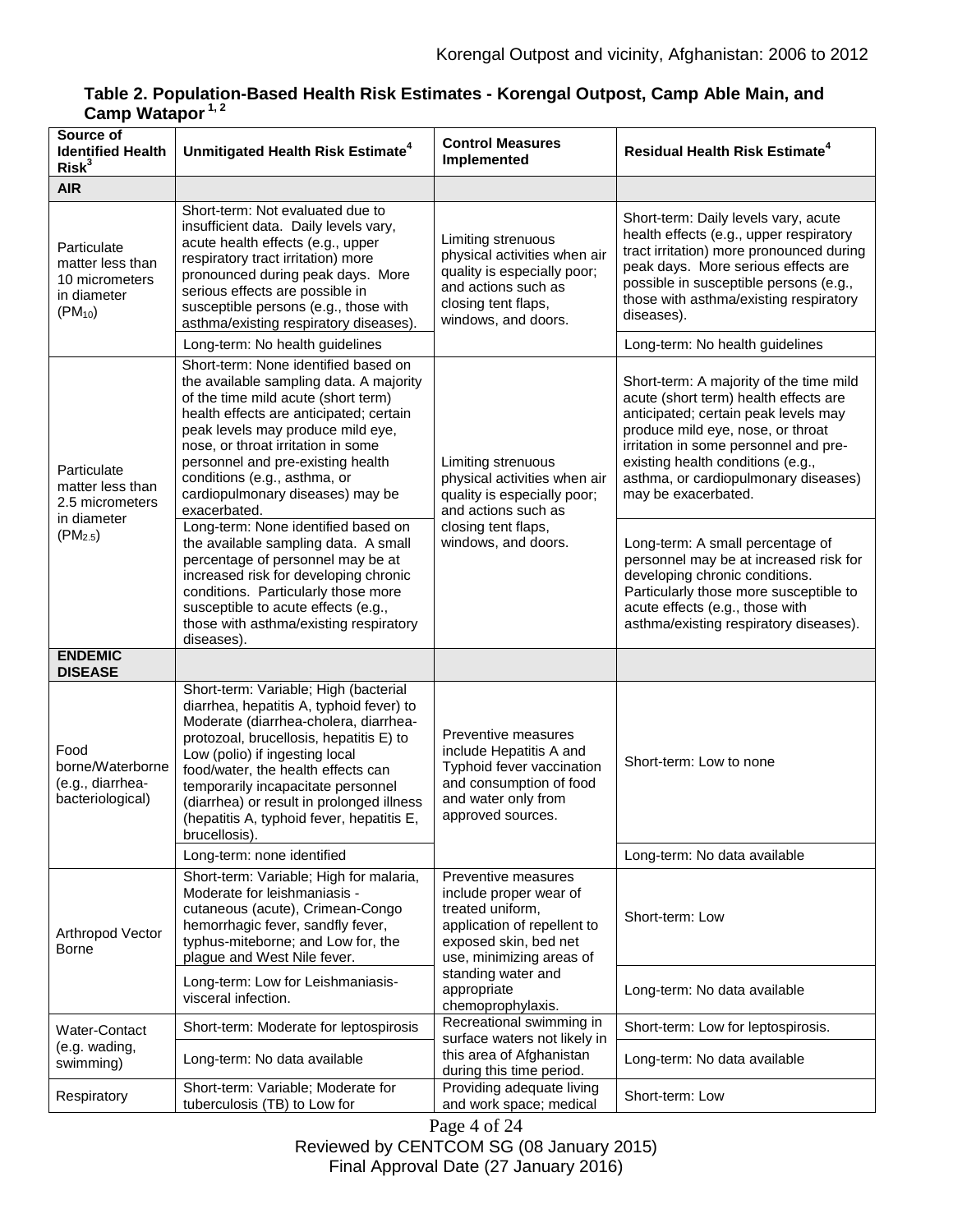| Source of<br><b>Identified Health</b><br>Risk <sup>3</sup> | Unmitigated Health Risk Estimate <sup>4</sup>                                                                                                                                                                                                     | <b>Control Measures</b><br>Implemented                                                                                                                                                                                                                                                                  | <b>Residual Health Risk Estimate<sup>4</sup></b>                                                                                                                                                                                                 |
|------------------------------------------------------------|---------------------------------------------------------------------------------------------------------------------------------------------------------------------------------------------------------------------------------------------------|---------------------------------------------------------------------------------------------------------------------------------------------------------------------------------------------------------------------------------------------------------------------------------------------------------|--------------------------------------------------------------------------------------------------------------------------------------------------------------------------------------------------------------------------------------------------|
|                                                            | meningococcal meningitis.                                                                                                                                                                                                                         | screening; vaccination.                                                                                                                                                                                                                                                                                 |                                                                                                                                                                                                                                                  |
|                                                            | Long-term: No data available                                                                                                                                                                                                                      |                                                                                                                                                                                                                                                                                                         | Long-term: No data available                                                                                                                                                                                                                     |
|                                                            | Short-term: Variable; Moderate for<br>rabies, anthrax, Q-fever to Low for<br>H5N1 avian influenza.                                                                                                                                                | Prohibiting contact with,<br>adoption, or feeding of<br>feral animals IAW U.S.                                                                                                                                                                                                                          | Short-term: No data available                                                                                                                                                                                                                    |
| <b>Animal Contact</b>                                      | Long-term: Low (Rabies)                                                                                                                                                                                                                           | <b>Central Command</b><br>(CENTCOM) General<br>Order (GO) 1B. Risks are<br>further reduced in the<br>event of assessed contact<br>by prompt post-exposure<br>rabies prophylaxis IAW<br>The Center for Disease<br>Control's (CDC) Advisory<br>Committee on<br><b>Immunization Practices</b><br>guidance. | Long-term: No data available                                                                                                                                                                                                                     |
| <b>VENOMOUS</b><br>ANIMAL/<br><b>INSECTS</b>               |                                                                                                                                                                                                                                                   |                                                                                                                                                                                                                                                                                                         |                                                                                                                                                                                                                                                  |
| Snakes,<br>scorpions, and<br>spiders                       | Short-term: Low; If encountered,<br>effects of venom vary with species<br>from mild localized swelling (e.g.<br>Scorpiops lindbergi) to potentially<br>lethal effects (e.g. Gloydius halys).                                                      | Risk reduced by avoiding<br>contact, proper wear of<br>uniform (especially<br>footwear), and proper and                                                                                                                                                                                                 | Short-term: Low; If encountered,<br>effects of venom vary with species<br>from mild localized swelling (e.g.<br>Scorpiops lindbergi) to potentially<br>lethal effects (e.g. Gloydius halys).                                                     |
|                                                            | Long-term: No data available                                                                                                                                                                                                                      | timely treatment.                                                                                                                                                                                                                                                                                       | Long-term: No data available                                                                                                                                                                                                                     |
| <b>HEAT/COLD</b><br><b>STRESS</b>                          |                                                                                                                                                                                                                                                   |                                                                                                                                                                                                                                                                                                         |                                                                                                                                                                                                                                                  |
| Heat                                                       | Short-term: Variable; Risk of heat<br>injury is High for March - November,<br>and Low for all other months.                                                                                                                                       | Work-rest cycles, proper<br>hydration and nutrition,<br>and Wet Bulb Globe<br>Temperature (WBGT)<br>monitoring.                                                                                                                                                                                         | Short-term: Variable; Risk of heat<br>injury in unacclimatized or susceptible<br>personnel is Moderate for March -<br>November and Low for all others.                                                                                           |
|                                                            | Long-term: Low, The long-term risk<br>was Low. However, the risk may be<br>greater to certain susceptible persons-<br>those older (i.e., greater than 45<br>years), in lesser physical shape, or<br>with underlying medical/health<br>conditions. |                                                                                                                                                                                                                                                                                                         | Long-term: Low, The long-term risk is<br>Low. However, the risk may be<br>greater to certain susceptible persons-<br>those older (i.e., greater than 45<br>years), in lesser physical shape, or<br>with underlying medical/health<br>conditions. |
| Cold                                                       | Short-term: Low risk of cold<br>stress/injury.                                                                                                                                                                                                    | Risks from cold stress<br>reduced with protective                                                                                                                                                                                                                                                       | Short-term: Low risk of cold<br>stress/injury.                                                                                                                                                                                                   |
|                                                            | Long-term: Low; Long-term health<br>implications from cold injuries are rare<br>but can occur, especially from more<br>serious injuries such as frost bite.                                                                                       | measures such as use of<br>the buddy system, limiting<br>exposure during cold<br>weather, proper hydration<br>and nutrition, and proper<br>wear of issued protective<br>clothing.                                                                                                                       | Long-term: Low; Long-term health<br>implications from cold injuries are rare<br>but can occur, especially from more<br>serious injuries such as frost bite.                                                                                      |
| <b>Unique</b><br>Incidents/                                |                                                                                                                                                                                                                                                   |                                                                                                                                                                                                                                                                                                         |                                                                                                                                                                                                                                                  |
| Concerns                                                   | Short-term: No data were available for                                                                                                                                                                                                            | Control measures may                                                                                                                                                                                                                                                                                    | Short-term: No data were available for                                                                                                                                                                                                           |
| <b>Burn Pits</b>                                           | $PM_{10}$ and $PM_{2.5}$ at burn pits located at<br>Camp Able Main. Burn pit exposures<br>may vary, and exposure to high levels<br>of $PM_{10}$ and $PM_{2.5}$ in the smoke may                                                                   | have included locating<br>burn pits downwind of<br>prevailing winds,<br>increased distance from                                                                                                                                                                                                         | $PM_{10}$ and $PM_{2.5}$ at burn pits located at<br>Camp Able Main. Burn pit exposures<br>may vary, and exposure to high levels<br>of PM <sub>10</sub> and PM <sub>2.5</sub> in the smoke may                                                    |
|                                                            | also result in mild to more serious                                                                                                                                                                                                               | living and working areas                                                                                                                                                                                                                                                                                | also result in mild to more serious                                                                                                                                                                                                              |

Page 5 of 24 Reviewed by CENTCOM SG (08 January 2015) Final Approval Date (27 January 2016)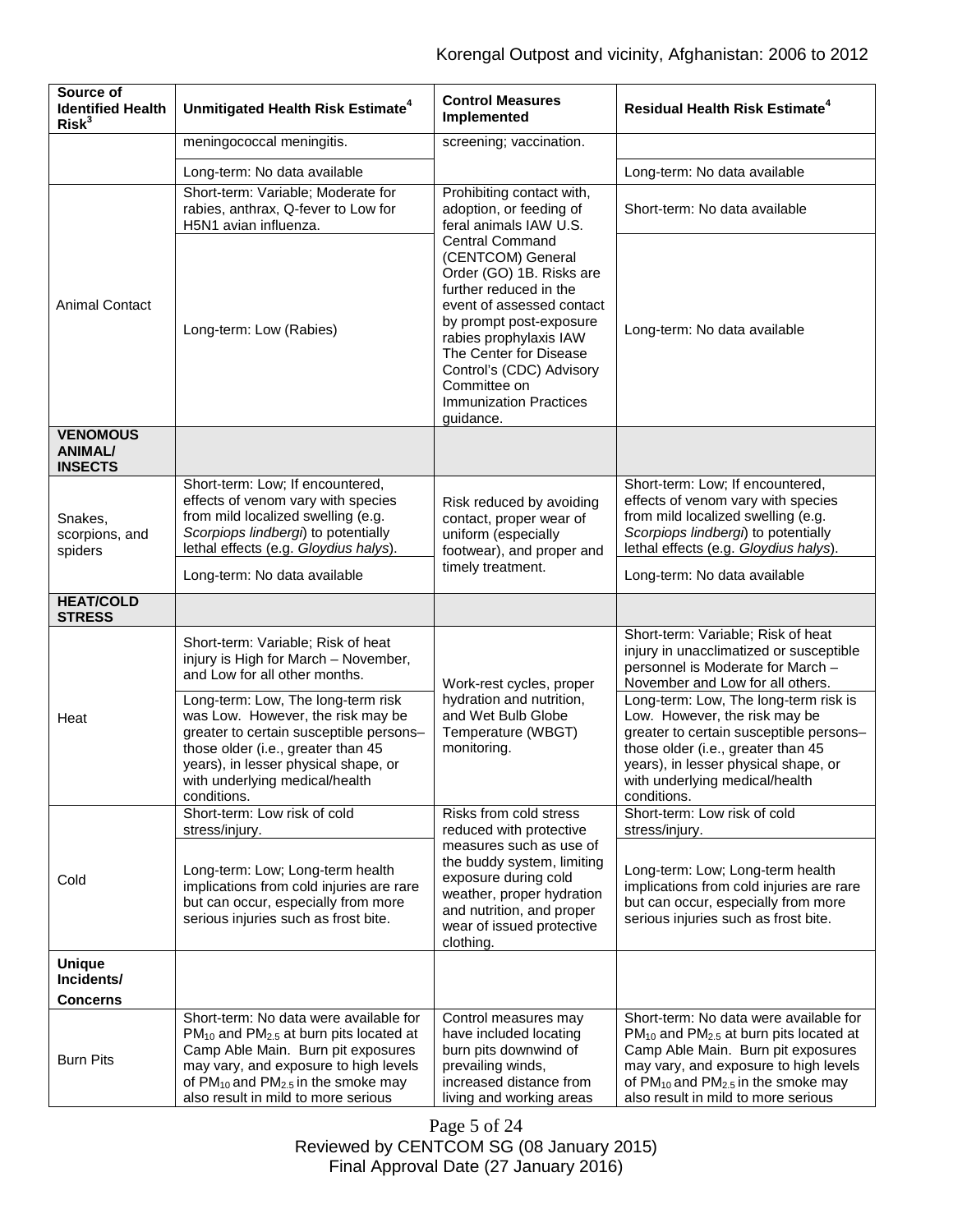| Source of<br><b>Identified Health</b><br>Risk <sup>3</sup> | Unmitigated Health Risk Estimate <sup>4</sup>                                                                                                                                                                                                                                                                                                                                                                                                                                                                                                                   | <b>Control Measures</b><br><b>Implemented</b>                                    | <b>Residual Health Risk Estimate<sup>4</sup></b>                                                                                                                                                                                                                                                                                                                                                                                                                                                                                                                |
|------------------------------------------------------------|-----------------------------------------------------------------------------------------------------------------------------------------------------------------------------------------------------------------------------------------------------------------------------------------------------------------------------------------------------------------------------------------------------------------------------------------------------------------------------------------------------------------------------------------------------------------|----------------------------------------------------------------------------------|-----------------------------------------------------------------------------------------------------------------------------------------------------------------------------------------------------------------------------------------------------------------------------------------------------------------------------------------------------------------------------------------------------------------------------------------------------------------------------------------------------------------------------------------------------------------|
|                                                            | short-term health effects (e.g., eye,<br>nose or throat and lung irritation) in<br>some personnel and certain subgroups<br>while at this site.                                                                                                                                                                                                                                                                                                                                                                                                                  | when possible, and<br>improved waste<br>segregation and<br>management techniques | short-term health effects (e.g., eye,<br>nose or throat and lung irritation) in<br>some personnel and certain subgroups<br>while at this site.                                                                                                                                                                                                                                                                                                                                                                                                                  |
|                                                            | Long-term: No data were available for<br>PM <sub>2.5</sub> at Camp Able Main. Burn pit<br>exposures may vary, and exposure to<br>high levels of $PM_{10}$ and $PM_{2.5}$ in the<br>smoke may be associated with some<br>otherwise healthy personnel, who were<br>exposed for a long-term period, could<br>develop certain health conditions (e.g.,<br>reduced lung function,<br>cardiopulmonary disease). Personnel<br>with a history of asthma or<br>cardiopulmonary disease could<br>potentially be more likely to develop<br>such chronic health conditions. |                                                                                  | Long-term: No data were available for<br>PM <sub>2.5</sub> at Camp Able Main. Burn pit<br>exposures may vary, and exposure to<br>high levels of $PM_{10}$ and $PM_{2.5}$ in the<br>smoke may be associated with some<br>otherwise healthy personnel, who were<br>exposed for a long-term period, could<br>develop certain health conditions (e.g.,<br>reduced lung function,<br>cardiopulmonary disease). Personnel<br>with a history of asthma or<br>cardiopulmonary disease could<br>potentially be more likely to develop<br>such chronic health conditions. |

<sup>1</sup>This Summary Table provides a qualitative estimate of population-based short- and long-term health risks associated with the occupational environment conditions at Korengal Outpost and vicinity. It does not represent an individual exposure profile. Actual individual exposures and health effects depend on many variables. For example, while a chemical may have been present in the environment, if a person did not inhale, ingest, or contact a specific dose of the chemical for adequate duration and frequency, then there may have been no health risk. Alternatively, a person at a specific location may have experienced a unique exposure which could result in a significant individual exposure. Any such person seeking medical care should have their specific exposure documented in an SF600.

 $2$  This assessment is based on specific environmental sampling data and reports obtained from 15 July 2006 through 31 December 2012. Sampling locations are assumed to be representative of exposure points for the camp population but may not reflect all the fluctuations in environmental quality or capture unique exposure incidents.

 $^3$ This Summary Table is organized by major categories of identified sources of health risk. It only lists those sub-categories specifically identified and addressed at Korengal Outpost and vicinity. The health risks are presented as Low, Moderate, High or Extremely High for both acute and chronic health effects. The health risk level is based on an assessment of both the potential severity of the health effects that could be caused and probability of the exposure that would produce such health effects. Details can be obtained from the Army Public Health Center (Provisional) [APHC (Prov)]. Where applicable, "None Identified" is used when though a potential exposure is identified, and no health risks of either a specific acute or chronic health effects are determined. More detailed descriptions of OEH exposures that are evaluated but determined to pose no health risk are discussed in the following sections of this report.

<sup>4</sup>Health risks in this Summary Table are based on quantitative surveillance thresholds (e.g., endemic disease rates; host/vector/pathogen surveillance) or screening levels, e.g., Military Exposure Guidelines (MEGs) for chemicals*.* Some previous assessment reports may provide slightly inconsistent health risk estimates because quantitative criteria such as MEGs may have changed since the samples were originally evaluated and/or because this assessment makes use of all historic site data while previous reports may have only been based on a select few samples.

> Page 6 of 24 Reviewed by CENTCOM SG (08 January 2015) Final Approval Date (27 January 2016)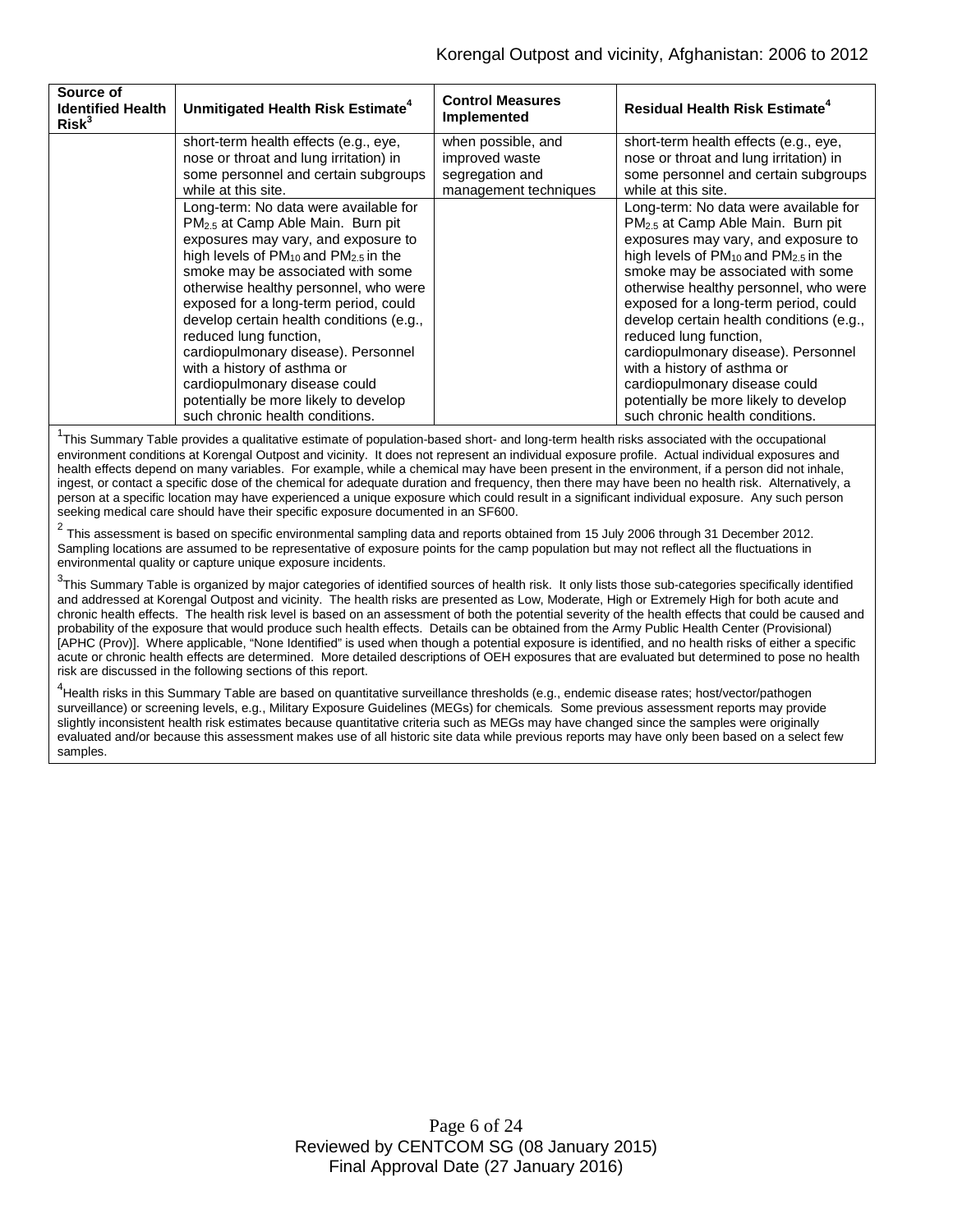# **1 Discussion of Health Risks at Korengal Outpost and vicinity, Afghanistan by Source**

The following sections provide additional information about the occupational and environmental health (OEH) conditions summarized above. All risk assessments were performed using the methodology described in the U. S. Army Public Health Command Technical Guide 230, *Environmental Health Risk Assessment and Chemical Exposure Guidelines for Deployed Military Personnel* (Reference 4). All OEH risk estimates represent residual risk after accounting for preventive controls in place. Occupational exposures and exposures to endemic diseases are greatly reduced by preventive measures. For environmental exposures related to airborne dust, there are limited preventive measures available, and available measures have little efficacy in reducing exposure to ambient conditions.

# **2 Air**

### 2.1 Site-Specific Sources Identified

Korengal Outpost and vicinity was situated in a dusty arid semi-desert environment. Inhalational exposure to high levels of dust and particulate matter, such as during high winds or dust storms, may result in mild to more serious short-term health effects (e.g., eye, nose or throat and lung irritation) in some personnel. Additionally, certain subgroups of the deployed forces (e.g., those with pre-existing asthma/cardio pulmonary conditions) are at greatest risk of developing notable health effects.

### 2.2 Particulate matter

Particulate matter (PM) is a complex mixture of extremely small particles suspended in the air. The PM includes solid particles and liquid droplets emitted directly into the air by sources such as: power plants, motor vehicles, aircraft, generators, construction activities, fires, and natural windblown dust. The PM can include sand, soil, metals, volatile organic compounds (VOC), allergens, and other compounds such as nitrates or sulfates that are formed by condensation or transformation of combustion exhaust. The PM composition and particle size vary considerably depending on the source. Generally, PM of health concern is divided into two fractions:  $PM_{10}$ , which includes coarse particles with a diameter of 10 micrometers or less, and fine particles less than 2.5 micrometers ( $PM<sub>2.5</sub>$ ), which can reach the deepest regions of the lungs when inhaled. Exposure to excessive PM is linked to a variety of potential health effects.

2.3 Particulate matter, less than 10 micrometers ( $PM_{10}$ )

### 2.3.1 Exposure Guidelines:

Short Term (24-hour)  $PM_{10}$  (micrograms per cubic meter, μg/m<sup>3</sup>):

- 
- Marginal MEG = 420
- Critical MEG =  $600$

Long-term  $PM_{10}$  MEG (µg/m<sup>3</sup>):

• Negligible MEG = 250 **•** Not defined and not available.

2.3.2 Sample data/Notes:

No valid PM<sub>10</sub> air samples were available for analysis from the 2006 – 2012 timeframe.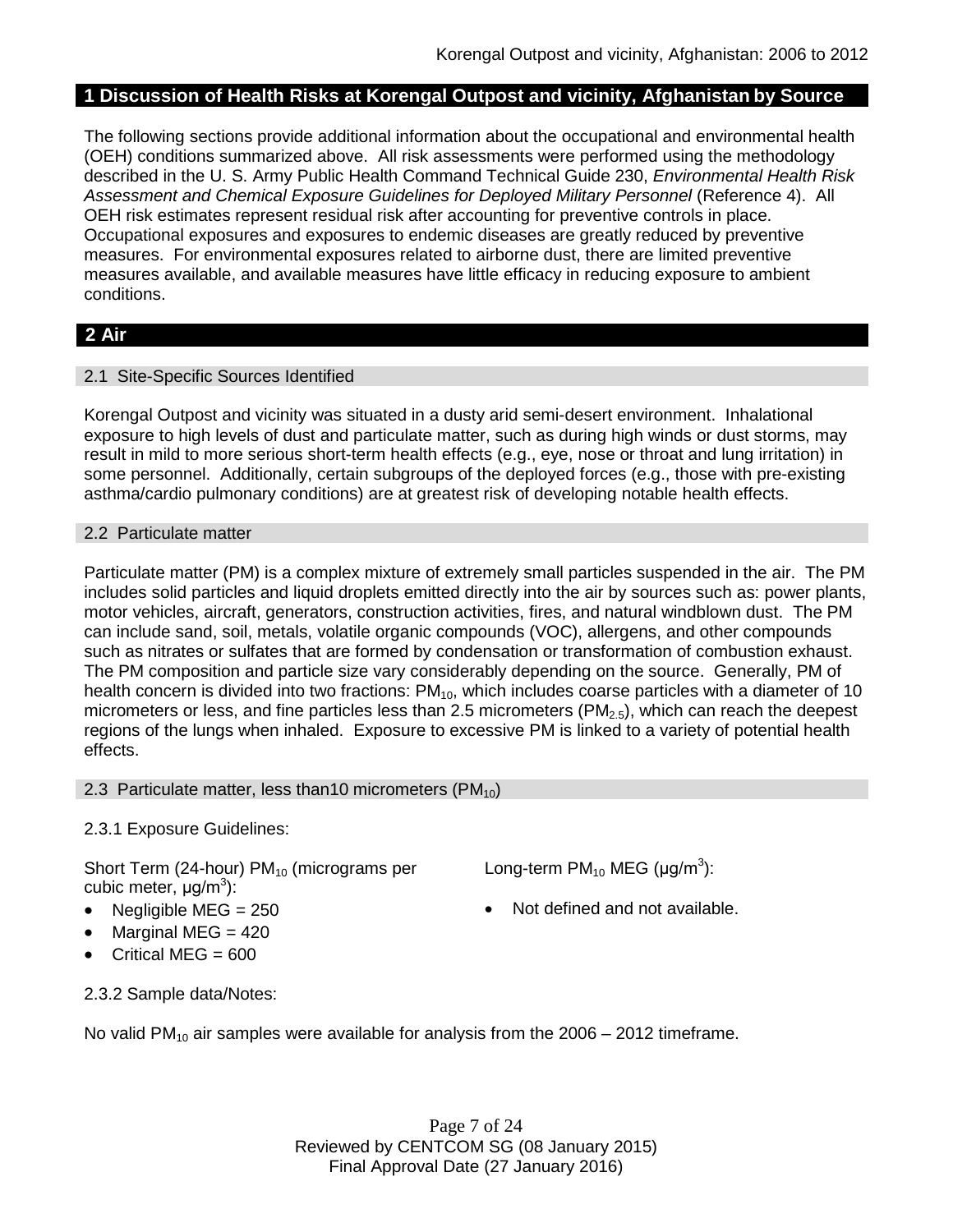# 2.3.3 Short-term health risks:

# **Not evaluated.**

2.3.4 Long-term health risk:

**Not Evaluated-no available health guidelines**. The U.S. Environmental Protection Agency (EPA) has retracted its long-term standard (national ambient air quality standards, NAAQS) for  $PM_{10}$  due to an inability to clearly link chronic health effects with chronic  $PM_{10}$  exposure levels.

### 2.4 Particulate Matter, less than 2.5 *micrometers* (PM<sub>2.5</sub>)

2.4.1 Exposure Guidelines:

Short Term (24-hour)  $PM_{2.5}$  ( $\mu$ g/m<sup>3</sup>):

- 
- 
- Critical MEG = 500

2.4.2 Sample data/Notes:

): Long-term (1year)  $PM_{2.5}$  MEGs ( $\mu$ g/m $^3$ ):

- Negligible MEG = 65 Negligible MEG = 15
	- Marginal MEG =  $250$  Marginal MEG =  $65$

No valid PM<sub>2.5</sub> air samples were available for analysis from the 2006 – 2012 timeframe.

2.4.3 Short-term health risks:

### **Not evaluated.**

2.4.4 Long-term health risks:

### **Not evaluated.**

2.5 Airborne Metals

2.5.1 Exposure Guidelines:

2.5.2 Sample data/Notes:

No valid PM<sub>10</sub> airborne metal samples were available for analysis from the  $2006 - 2012$  timeframe.

2.5.3 Short and long-term health risks:

### **Not evaluated.**

- 2.6 Volatile Organic Compounds (VOC)
- 2.6.1 Exposure Guidelines:
- 2.6.2 Sample data/Notes:

No valid VOC samples were available for analysis from the 2006 – 2012 timeframe.

Page 8 of 24 Reviewed by CENTCOM SG (08 January 2015) Final Approval Date (27 January 2016)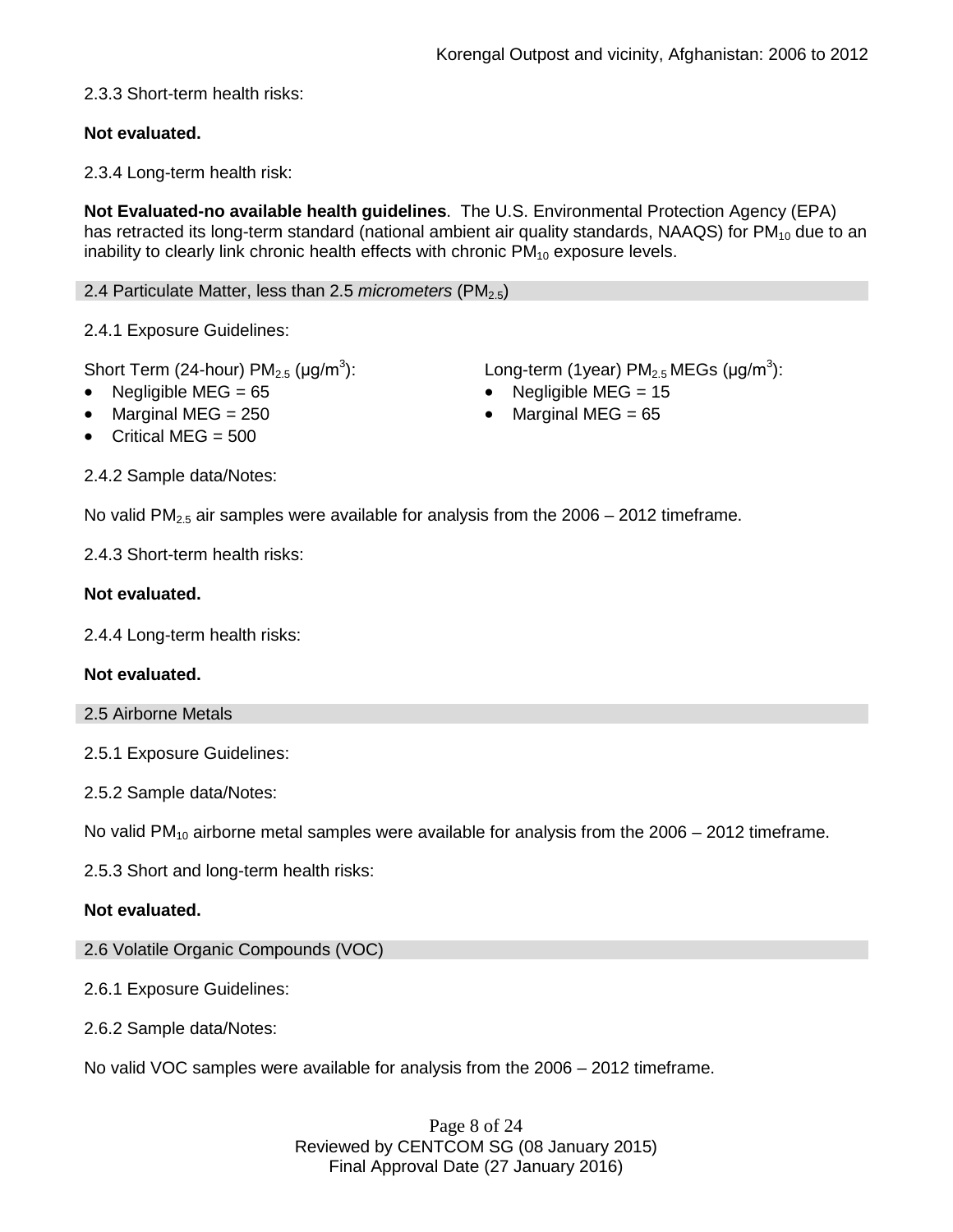2.6.3 Short and long-term health risks:

# **Not evaluated.**

# **3 Soil**

### 3.1 Site-Specific Sources Identified

3.2 Sample data/Notes:

The primary soil contamination exposure pathways are dermal contact and dust inhalation. Typical parameters analyzed for included semi volatile organic compounds (SVOCs), heavy metals, polychlorinated biphenyls (PCBs), pesticides, herbicides. If the contaminant was known or suspected, other parameters may have been analyzed for (i.e. total petroleum hydrocarbons (TPH) and polycyclic aromatic hydrocarbons (PAH) near fuel spills). For the risk assessment, personnel are assumed to remain at this location for 6 months to 1 year.

Korengal Outpost: A single valid composite surface soil samples was collected on 15 July 2006 to assess OEH health risk to deployed personnel. The percent of the population exposed to soil and associated dust in the sampled areas was greater than 75%. No chemicals were detected above the 1 year negligible MEG.

Camp Able Main: A total of five valid surface soil samples were collected from 4 January 2007 to 29 April 2008 to assess OEH health risk to deployed personnel. The percent of the population exposed to soil and associated dust in the sampled areas was greater than 75% for all samples. No chemicals were detected above the 1 year negligible MEG.

3.3 Short-term health risk:

**Not an identified source of health risk**. Currently, sampling data for soil are not evaluated for short term (acute) health risks**.**

3.4 Long-term health risk:

**None identified based on available sample data.** No parameters exceeded 1-year Negligible MEGs.

# **4 Water**

In order to assess the health risk to U.S. personnel from exposure to water in theater, the Army Public Health Center (Provisional (APHC (Prov) identified the most probable exposure pathways. These are based on the administrative information provided on the field data sheets submitted with the samples taken over the time period being evaluated. It is assumed that 100% of all U.S. personnel at Korengal Outpost and vicinity will be directly exposed to reverse osmosis water purification unit (ROWPU) treated, disinfected fresh bulk water, bottled water, and untreated well water since this classification of water is primarily used for personal hygiene, showering, cooking, and for use at vehicle wash racks. Field data sheets indicate that bottled water is the only approved source of drinking water.

#### 4.1 Drinking Water: Bottled or Packaged Water

### 4.1.1 Site-Specific Sources Identified

4.1.2 Sample data/Notes:

Page 9 of 24 Reviewed by CENTCOM SG (08 January 2015) Final Approval Date (27 January 2016)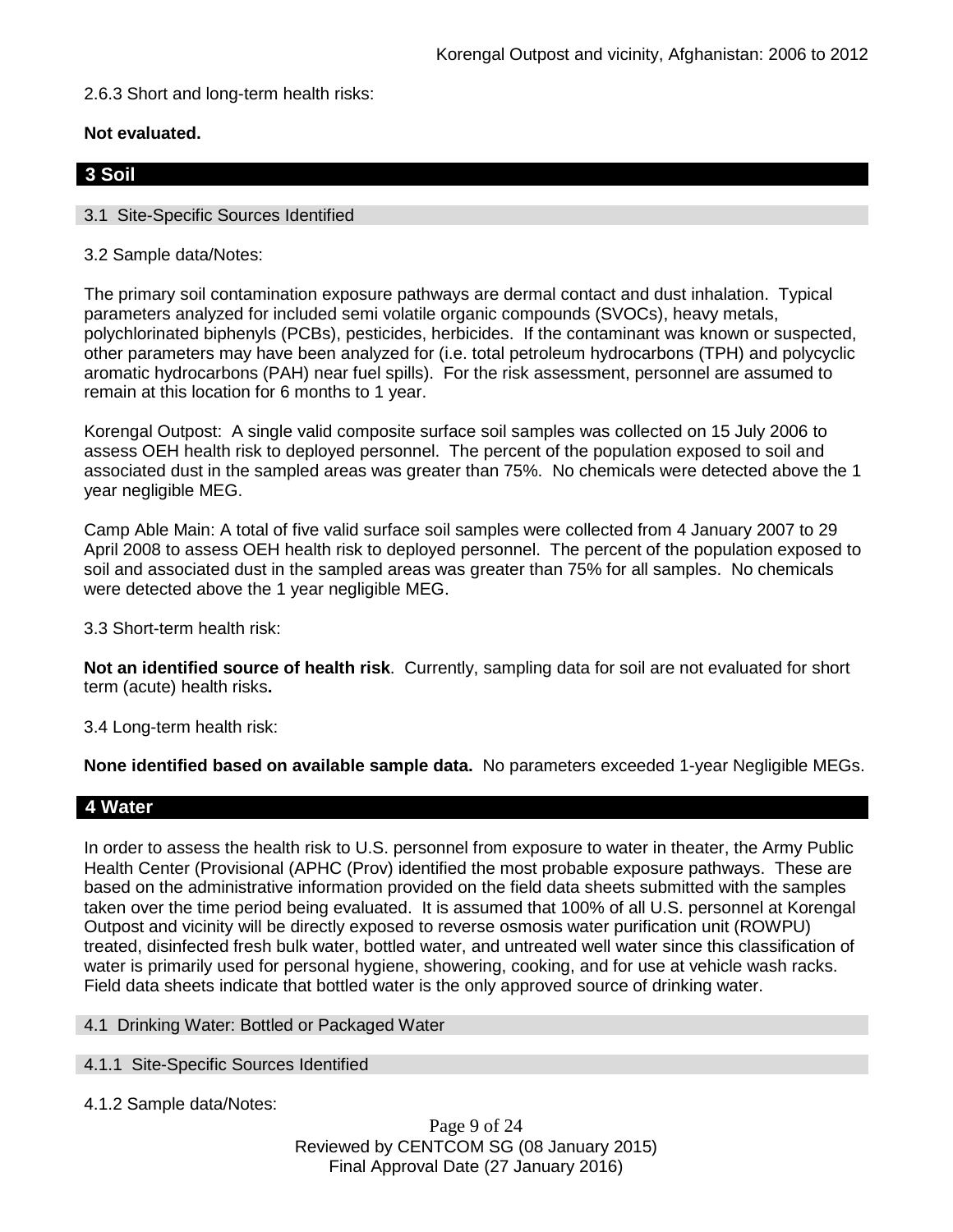No valid bottled water samples were available for analysis.

4.1.3 Short-term and long-term health risk:

### **Not Evaluated.**

#### 4.2 Non-Drinking Water: Disinfected

#### 4.2.1 Site-Specific Sources Identified

Although the primary route of exposure for most microorganisms is ingestion of contaminated water, dermal exposure to some microorganisms, chemicals, and biologicals may also cause adverse health effects. Complete exposure pathways would include drinking, brushing teeth, personal hygiene, cooking, providing medical and dental care using a contaminated water supply or during dermal contact at vehicle or aircraft wash racks.

### 4.2.2 Sample data/Notes:

To assess the potential for adverse health effects to troops the following assumptions were made about dose and duration: All U.S. personnel at this location were expected to remain at this site for approximately 1 year. A conservative (protective) assumption is that personnel routinely consumed less than 5 liters per day (L/day) of non-drinking water for up to 365 days (1-year). It is further assumed that control measures and/or personal protective equipment were not used.

Korengal Outpost:

- A single valid treated water (non-Drinking) sample collected on 18 June 2007 was evaluated for this health risk assessment. No chemicals were detected at levels above the short- or long-term MEGs.
- A total of three valid untreated water (non-drinking) samples collected from 16 July 2006 to 21 June 2007 were evaluated for this health risk assessment. No chemicals were detected at levels above the short- or long-term MEGs.

Camp Able Main:

• A total of three valid untreated water (non-drinking) samples collected from 4 January 2007 to 28 June 2007 were evaluated for this health risk assessment. No chemicals were detected at levels above the short- or long-term MEGs.

Camp Watapor:

• A single valid untreated water (non-Drinking) sample collected on 17 December 2007 was evaluated for this health risk assessment. No chemicals were detected at levels above the short- or long-term MEGs.

4.2.3 Short and long-term health risks:

**None identified based on available sample data.** All collected samples were below the short and long-term Negligible MEGs.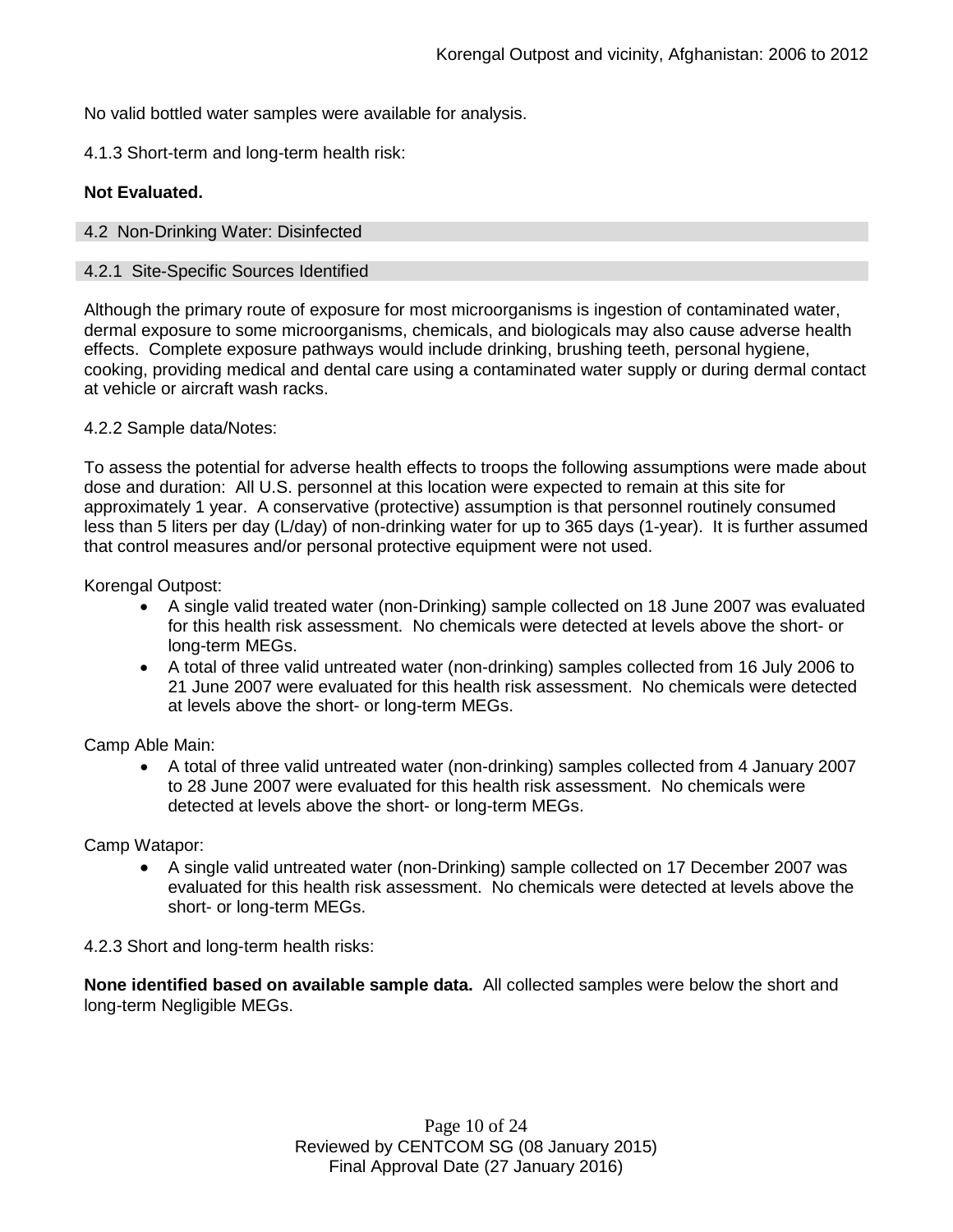# **5 Military Unique**

#### 5.1 Chemical Biological, Radiological Nuclear (CBRN) Weapons

No specific hazard sources were documented in the Defense Occupational and Environmental Health Readiness System (DOEHRS) or the Military Exposure Surveillance Library (MESL) from 15 July 2006 through 31 December 2012 timeframe (References 1 and 5).

#### 5.2 Depleted Uranium (DU)

No specific hazard sources were documented in the DOEHRS or MESL from 15 July 2006 through 31 December 2012 timeframe (References 1 and 5).

#### 5.3 Ionizing Radiation

No specific hazard sources were documented in the DOEHRS or MESL from 15 July 2006 through 31 December 2012 timeframe (References 1 and 5).

#### 5.4 Non-Ionizing Radiation

No specific hazard sources were documented in the DOEHRS or MESL from 15 July 2006 through 31 December 2012 timeframe (References 1 and 5).

#### **6 Endemic Diseases**

This document lists the endemic diseases reported in the region, its specific health risks and severity and general health information about the diseases. CENTCOM Modification (MOD) 11 (Reference 6) lists deployment requirements, to include immunizations and chemoprophylaxis, in effect during the timeframe of this POEMS.

#### 6.1 Foodborne and Waterborne Diseases

Food borne and waterborne diseases in the area are transmitted through the consumption of local food and water. Local unapproved food and water sources (including ice) are heavily contaminated with pathogenic bacteria, parasites, and viruses to which most U.S. Service Members have little or no natural immunity. Effective host nation disease surveillance does not exist within the country. Only a small fraction of diseases are identified or reported in host nation personnel. Diarrheal diseases are expected to temporarily incapacitate a very high percentage of U.S. personnel within days if local food, water, or ice is consumed. Hepatitis A and typhoid fever infections typically cause prolonged illness in a smaller percentage of unvaccinated personnel. Vaccinations are required for DoD personnel and contractors. In addition, although not specifically assessed in this document, significant outbreaks of viral gastroenteritis (e.g., norovirus) and food poisoning (e.g., *Bacillus cereus*, *Clostridium perfringens*, *Staphylococcus*) may occur. Key disease risks are summarized below:

Mitigation strategies were in place and included consuming food and water from approved sources, vaccinations (when available), frequent hand washing and general sanitation practices.

#### 6.1.1 Diarrheal diseases (bacteriological)

**High, mitigated to Low**: Diarrheal diseases are expected to temporarily incapacitate a very high percentage of personnel (potentially over 50% per month) within days if local food, water, or ice is consumed. Field conditions (including lack of hand washing and primitive sanitation) may facilitate

> Page 11 of 24 Reviewed by CENTCOM SG (08 January 2015) Final Approval Date (27 January 2016)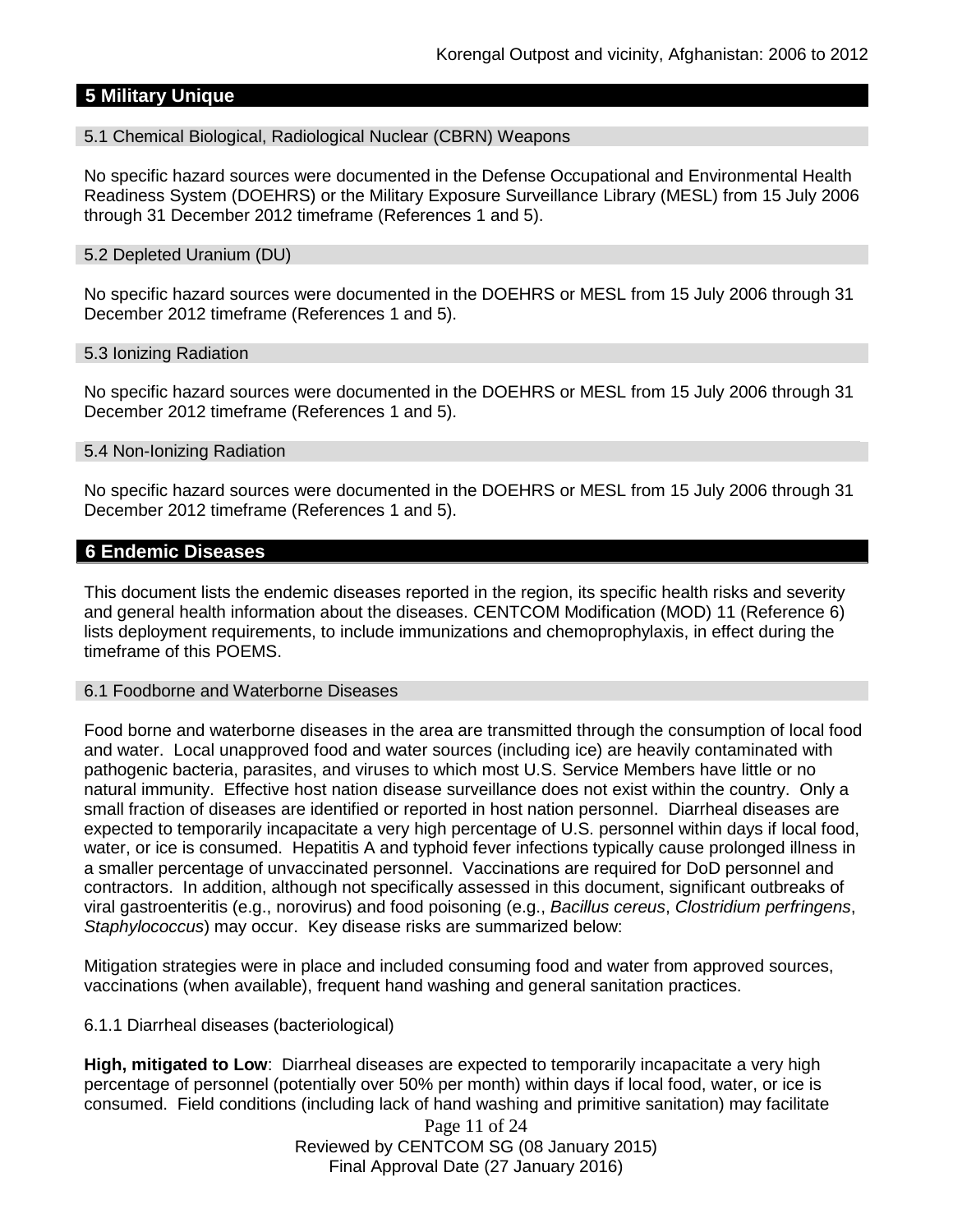person-to-person spread and epidemics. Typically mild disease treated in outpatient setting; recovery and return to duty in less than 72 hours with appropriate therapy. A small proportion of infections may require greater than 72 hours limited duty, or hospitalization.

6.1.2 Hepatitis A, typhoid/paratyphoid fever, and diarrhea-protozoal

**High, mitigated to Low**: Unmitigated health risk to U.S. personnel is high year round for hepatitis A and typhoid/paratyphoid fever, and Moderate for diarrhea-protozoal. Mitigation was in place to reduce the risks to low. Hepatitis A, typhoid/paratyphoid fever, and diarrhea-protozoal disease may cause prolonged illness in a small percentage of personnel (less than 1% per month). Although much rarer, other potential diseases in this area that are also considered a Moderate risk include: hepatitis E, diarrhea-cholera, and brucellosis.

### 6.1.3 Polio

**Low**: Potential health risk to U.S. personnel is Low. Despite a concerted global eradication campaign, poliovirus continues to affect children and adults in Afghanistan, Pakistan and some African countries. Polio is a highly infectious disease that invades the nervous system. The virus is transmitted by person-to-person, typically by hands, food or water contaminated with fecal matter or through direct contact with the infected person's saliva. An infected person may spread the virus to others immediately before and about 1 to 2 weeks after symptoms appear. The virus can live in an infected person's feces for many weeks. About 90% of people infected have no symptoms, and about 1% have a very severe illness leading to muscle weakness, difficulty breathing, paralysis, and sometimes death. People who do not have symptoms can still pass the virus to others and make them sick.

### 6.1.4 Short-term Health Risks:

**Low**: The overall unmitigated short-term risk associated with food borne and waterborne diseases are considered High (bacterial diarrhea, hepatitis A, typhoid/paratyphoid fever) to Moderate (diarrheacholera, diarrhea-protozoal, brucellosis) to Low (hepatitis E) if local food or water is consumed. Preventive Medicine measures reduced the risk to Low. Confidence in the health risk estimate is high.

6.1.5 Long-term Health Risks:

### **None identified based on available data.**

#### 6.2 Arthropod Vector-Borne Diseases

During the warmer months, the climate and ecological habitat support populations of arthropod vectors, including mosquitoes, ticks, mites, and sandflies. Significant disease transmission is sustained countrywide, including urban areas. Malaria, the major vector-borne health risk in Afghanistan, is capable of debilitating a high percentage of personnel for up to a week or more. Mitigation strategies were in place and included proper wear of treated uniforms, application of repellent to exposed skin, and use of bed nets and chemoprophylaxis (when applicable). Additional methods included the use of pesticides, reduction of pest/breeding habitats, and engineering controls.

#### 6.2.1 Malaria

**High, mitigated to Low:** Potential unmitigated risk to U.S. personnel is High during warmer months (typically April through November) but reduced to low with mitigation measures. Malaria incidents are often associated with the presence of agriculture activity, including irrigation systems and standing water, which provide breeding habitats for vectors. A small number of cases may occur among

> Page 12 of 24 Reviewed by CENTCOM SG (08 January 2015) Final Approval Date (27 January 2016)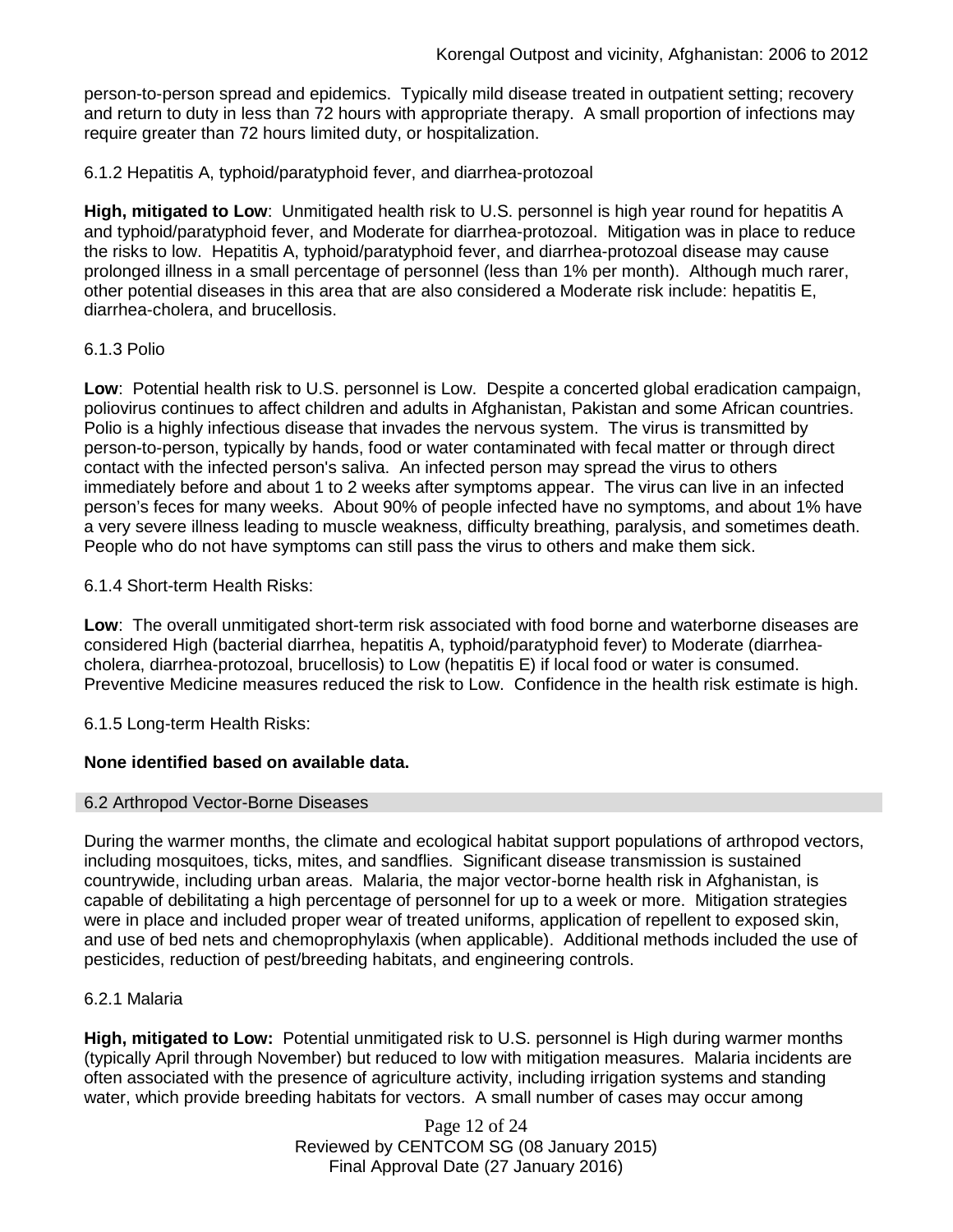personnel exposed to mosquito (Anopheles spp.) bites. Malaria incidents may cause debilitating febrile illness typically requiring 1 to 7 days of inpatient care, followed by return to duty. Severe cases may require intensive care or prolonged convalescence.

### 6.2.2 Leishmaniasis

**Moderate, mitigated to Low**: The disease risk is Moderate during the warmer months when sandflies are most prevalent, but reduced to low with mitigation measures. Leishmaniasis is transmitted by sand flies. There are two forms of the disease; cutaneous (acute form) and visceral (a more latent form of the disease). The leishmaniasis parasites may survive for years in infected individuals and this infection may go unrecognized by physicians in the U.S. when infections become symptomatic years later. Cutaneous infection is unlikely to be debilitating, though lesions may be disfiguring. Visceral leishmaniasis disease can cause severe febrile illness which typically requires hospitalization with convalescence over 7 days.

### 6.2.3 Crimean-Congo hemorrhagic fever

**Moderate, mitigated to Low**: Unmitigated risk is moderate, but reduced to low with mitigation measures. Crimean-Congo hemorrhagic fever occurs in rare cases (less than 0.1% per month attack rate in indigenous personnel) and is transmitted by tick bites or occupational contact with blood or secretions from infected animals. The disease typically requires intensive care with fatality rates from 5% to 50%.

### 6.2.4 Sandfly fever

**Moderate, mitigated to Low**: Sandfly fever has a Moderate risk with potential disease rates from 1% to 10% per month under worst case conditions. Mitigation measures reduced the risk to low. The disease is transmitted by sandflies and occurs more commonly in children though adults are still at risk. Sandfly fever disease typically resulted in debilitating febrile illness requiring 1 to 7 days of supportive care followed by return to duty.

#### 6.2.5 Plague

**Low:** Potential health risk to U.S. personnel is Low year round. Bubonic plague typically occurred as sporadic cases among people who come in contact with wild rodents and their fleas during work, hunting, or camping activities. Outbreaks of human plague are rare and typically occur in crowded urban settings associated with large increases in infected commensal rats (*Rattus rattus*) and their flea populations. Some untreated cases of bubonic plague may develop into secondary pneumonic plague. Respiratory transmission of pneumonic plague is rare but has the potential to cause significant outbreaks. Close contact is usually required for transmission. In situations where respiratory transmission of plague is suspected, weaponized agent must be considered. Extremely rare cases (less than 0.01% per month attack rate) could occur. Incidence could result in potentially severe illness which may require more than 7 days of hospitalization and convalescence.

### 6.2.6 Typhus-miteborne (scrub typhus**)**

**Moderate, mitigated to Low:** Potential health risk to U.S. personnel is Moderate during warmer months (typically March through November) when vector activity is highest. Mitigation measures reduced the risk to low. Mite-borne typhus is a significant cause of febrile illness in local populations with rural exposures in areas where the disease is endemic. Large outbreaks have occurred when non-indigenous personnel such as military forces enter areas with established local transmission. The disease is transmitted by the larval stage of trombiculid mites (chiggers), which are typically found in

> Page 13 of 24 Reviewed by CENTCOM SG (08 January 2015) Final Approval Date (27 January 2016)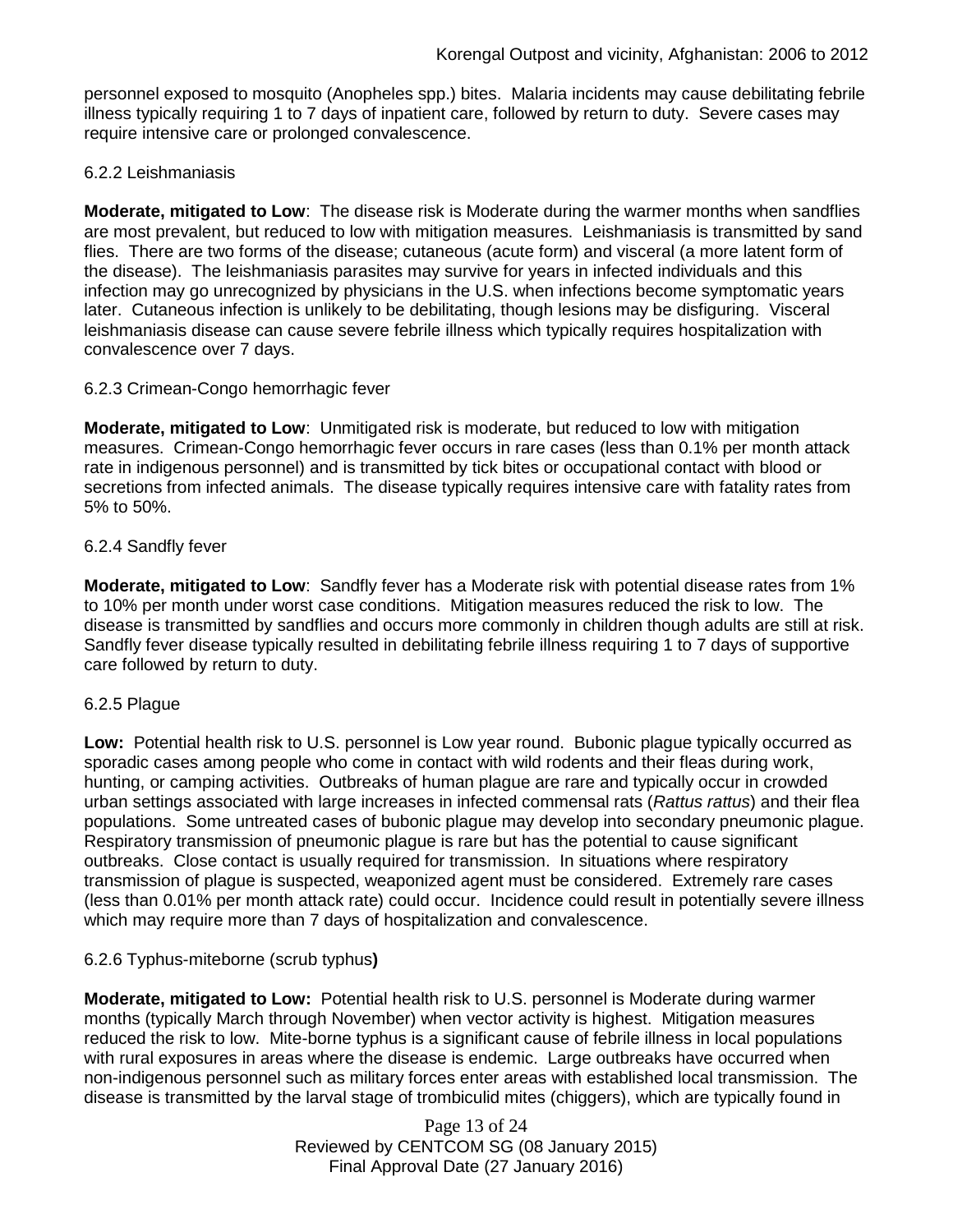areas of grassy or scrubby vegetation, often in areas which have undergone clearing and regrowth. Habitats may include sandy beaches, mountain deserts, cultivated rice fields, and rain forests. Although data are insufficient to assess potential disease rates, attack rates can be very high (over 50%) in groups of personnel exposed to heavily infected "mite islands" in focal areas. The disease can cause debilitating febrile illness typically requiring 1 to 7 days of inpatient care, followed by return to duty.

### 6.2.7 West Nile fever

**Low**: West Nile fever is present. The disease is maintained by the bird population and transmitted to humans via mosquito vector. Typically, infections in young, healthy adults were asymptomatic although fever, headache, tiredness, body aches (occasionally with a skin rash on trunk of body), and swollen lymph glands can occurred. This disease is associated with a low risk estimate.

### 6.2.8 Short -term health risks:

**Low:** The unmitigated health risk estimate is High for malaria (infection rate of less than 1% per month), Moderate for leishmaniasis-cutaneous (acute), Crimean-Congo hemorrhagic fever, sandfly fever, typhus-miteborne; and Low for, the plague and West Nile fever. Health risk is reduced to low by proper wear of the uniform, application of repellent to exposed skin, and appropriate chemoprophylaxis. Confidence in health risk estimate was high.

### 6.2.9 Long-term health risks:

**Low:** The unmitigated risk is moderate for leishmaniasis-visceral (chronic). Risk is reduced to Low by proper wear of the uniform and application of repellent to exposed skin. Confidence in the risk estimate is high.

#### 6.3 Water Contact Diseases

Operations or activities that involve extensive water contact may result in personnel being temporarily debilitated with leptospirosis in some locations. Leptospirosis health risk typically increases during flooding. In addition, although not specifically assessed in this document, bodies of surface water are likely to be contaminated with human and animal waste. Activities such as wading or swimming may result in exposures to enteric diseases such as diarrhea and hepatitis via incidental ingestion of water. Prolonged water contact also may lead to the development of a variety of potentially debilitating skin conditions such as bacterial or fungal dermatitis. Mitigation strategies were in place and included avoiding water contact and recreational water activities, proper wear of uniform (especially footwear), and protective coverings for cuts/abraded skin.

### 6.3.1 Leptospirosis

**Moderate, mitigated to Low**: Human infections occur seasonally (typically April through November) through exposure to water or soil contaminated by infected animals and is associated with wading, and swimming in contaminated, untreated open water. The occurrence of flooding after heavy rainfall facilitates the spread of the organism because as water saturates the environment *Leptospira* present in the soil passes directly into surface waters. *Leptospira* can enter the body through cut or abraded skin, mucous membranes, and conjunctivae. Infection may also occur from ingestion of contaminated water. The acute, generalized illness associated with infection may mimic other tropical diseases (for example, dengue fever, malaria, and typhus), and common symptoms include fever, chills, myalgia, nausea, diarrhea, cough, and conjunctival suffusion. Manifestations of severe disease can include jaundice, renal failure, hemorrhage, pneumonitis, and hemodynamic collapse. Recreational activities

> Page 14 of 24 Reviewed by CENTCOM SG (08 January 2015) Final Approval Date (27 January 2016)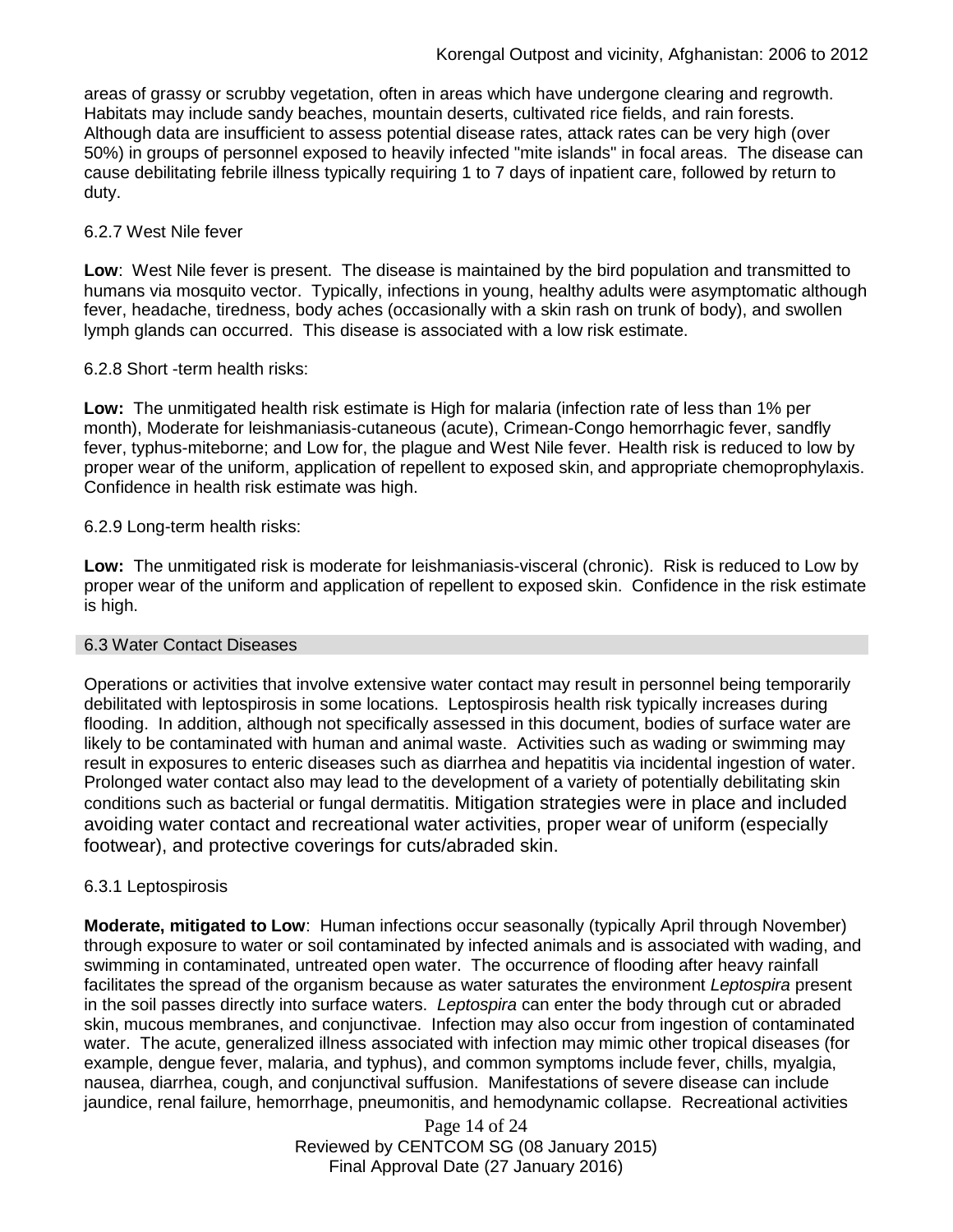involving extensive water contact may result in personnel being temporarily debilitated with leptospirosis. Incidence could result in debilitating febrile illness typically requiring 1 to 7 days of inpatient care, followed by return to duty; some cases may require prolonged convalescence. This disease is associated with a Moderate health risk estimate.

6.3.2 Short-term health risks:

**Low:** Unmitigated Health risk of leptospirosis is Moderate during warmer months. Mitigation measures reduce the risk to Low. Confidence in the health risk estimate is high.

6.3.3 Long-term health risks:

### **None identified based on available data.**

#### 6.4 Respiratory Diseases

Although not specifically assessed in this document, deployed U.S. forces may be exposed to a wide variety of common respiratory infections in the local population. These include influenza, pertussis, viral upper respiratory infections, viral and bacterial pneumonia, and others. The U.S. military populations living in close-quarter conditions are at risk for substantial person-to-person spread of respiratory pathogens. Influenza is of particular concern because of its ability to debilitate large numbers of unvaccinated personnel for several days. Mitigation strategies were in place and included routine medical screenings, vaccination, enforcing minimum space allocation in housing units, implementing head-to-toe sleeping in crowded housing units, implementation of proper personal protective equipment (PPE) when necessary for healthcare providers and detention facility personnel.

### 6.4.1 Tuberculosis (TB)

**Moderate, mitigated to Low:** Potential health risk to U.S. personnel is Moderate, mitigated to Low, year round. Transmission typically requires close and prolonged contact with an active case of pulmonary or laryngeal TB, although it also can occur with more incidental contact. The Army Surgeon General has defined increased risk in deployed Soldiers as indoor exposure to locals or third country nationals of greater than one hour per week in a highly endemic active TB region. Additional mitigation included active case isolation in negative pressure rooms, where available.

#### 6.4.2 Meningococcal meningitis

**Low:** Meningococcal meningitis poses a Low risk and is transmitted from person to person through droplets of respiratory or throat secretions. Close and prolonged contact facilitates the spread of this disease. Meningococcal meningitis is potentially a very severe disease typically requiring intensive care; fatalities may occur in 5-15% of cases.

6.4.3 Short-term health risks:

**Low:** Moderate (TB) to Low (for meningococcal meningitis). Overall risk was reduced to Low with mitigation measures. Confidence in the health risk estimate is high.

6.4.4 Long-term health risks*:*

**None identified based on available data.** Tuberculosis is evaluated as part of the post deployment health assessment (PDHA). A TB skin test is required post-deployment if potentially exposed and is based upon individual service policies.

> Page 15 of 24 Reviewed by CENTCOM SG (08 January 2015) Final Approval Date (27 January 2016)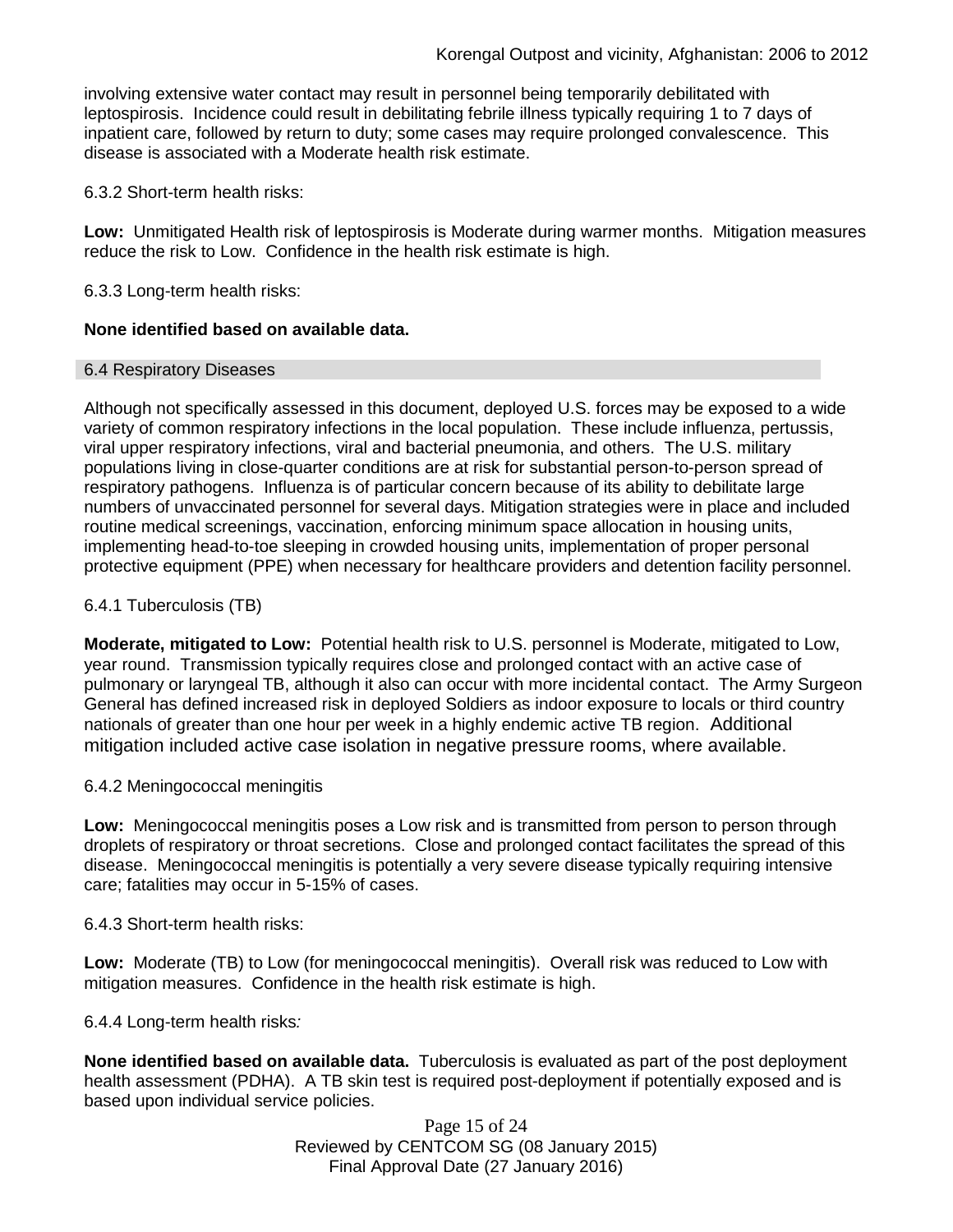### 6.5 Animal-Contact Diseases

### 6.5.1 Rabies

**Moderate, mitigated to Low:** Rabies posed a year-round moderate risk. Occurrence in local animals was well above U.S. levels due to the lack of organized control programs. Dogs are the primary reservoir of rabies in Afghanistan, and a frequent source of human exposure. Rabies is transmitted by exposure to the virus-laden saliva of an infected animal, typically through bites, but could occur from scratches contaminated with the saliva. A U.S. Army Soldier deployed to Afghanistan from May 2010 to May 2011 died of rabies in New York on 31 August 2011 (Reference 7). Laboratory results indicated the Soldier was infected from contact with a dog while deployed. Although the vast majority (>99%) of persons who develop rabies disease will do so within a year after a risk exposure, there have been rare reports of individuals presenting with rabies disease up to six years or more after their last known risk exposure. Mitigation strategies included command emphasis of CENTCOM GO 1B, reduction of animal habitats, active pest management programs, and timely treatment of feral animal scratches/bites.

### 6.5.2 Anthrax

**Low:** Anthrax cases are rare in indigenous personnel, and pose a Low risk to U.S. personnel. Anthrax is a naturally occurring infection; cutaneous anthrax is transmitted by direct contact with infected animals or carcasses, including hides. Eating undercooked infected meat may result in contracting gastrointestinal anthrax. Pulmonary anthrax is contracted through inhalation of spores and is extremely rare. Mitigation measures included consuming approved food sources, proper food preparation and cooking temperatures, avoidance of animals and farms, dust abatement when working in these areas, vaccinations, and proper PPE for personnel working with animals.

#### 6.5.3 Q-Fever

**Moderate, mitigated to Low:** Potential health risk to U.S. personnel is Moderate, but mitigated to Low, year round. Rare cases are possible among personnel exposed to aerosols from infected animals, with clusters of cases possible in some situations. Significant outbreaks (affecting 1-50%) can occur in personnel with heavy exposure to barnyards or other areas where animals are kept. Unpasteurized milk may also transmit infection. The primary route of exposure is respiratory, with an infectious dose as low as a single organism. Incidence could result in debilitating febrile illness, sometimes presenting as pneumonia, typically requiring 1 to 7 days of inpatient care followed by return to duty. Mitigation strategies in place as listed in paragraph 6.5.2 except for vaccinations.

#### 6.5.4 H5N1 avian influenza

**Low:** Potential health risk to U.S. personnel is Low. Although H5N1 avian influenza (AI) is easily transmitted among birds, bird-to-human transmission is extremely inefficient. Human-to-human transmission appears to be exceedingly rare, even with relatively close contact. Extremely rare cases (less than 0.01% per month attack rate) could occur. Incidence could result in very severe illness with fatality rate higher than 50 percent in symptomatic cases. Mitigation strategies included avoidance of birds/poultry and proper cooking temperatures for poultry products.

#### 6.5.5 Short-term health risks:

**Low:** The short-term unmitigated risk is Moderate for rabies, and Q-fever, to Low for anthrax, and H5N1 avian influenza. Mitigation measures reduced the overall risk to Low.Confidence in risk estimate is high.

> Page 16 of 24 Reviewed by CENTCOM SG (08 January 2015) Final Approval Date (27 January 2016)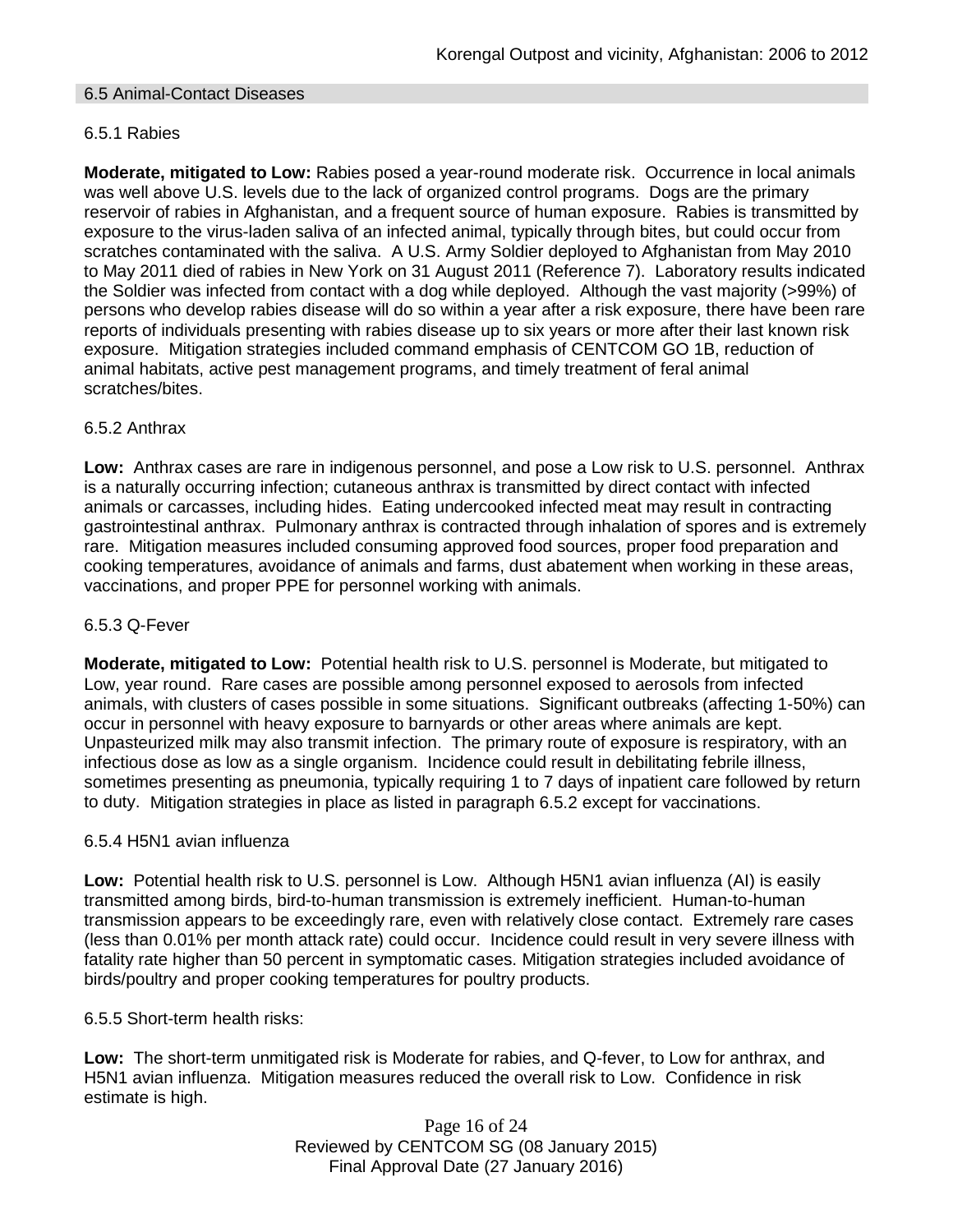### 6.5.6 Long-term health risks:

**Low:** A Low long term risk exists for rabies because, in rare cases, the incubation period for rabies can be several years.

### **7 Venomous Animal/Insect**

All information was taken directly from the Armed Forces Pest Management Board (Reference 8) and the Clinical Toxinology Resources web site from the University of Adelaide, Australia (Reference 9). The species listed below have home ranges that overlap the location of Korengal Outpost and vicinity, and may present a health risk if they are encountered by personnel. See Section 9 for more information about pesticides and pest control measures.

# 7.1 Spiders

• *Latrodectus dahlia* (widow spider): Severe envenoming possible, potentially lethal. However, venom effects are mostly minor and even significant envenoming is unlikely to be lethal.

# 7.2 Scorpions

• *Androctonus afghanus, Androctonus amoreuxi,* and *Androctonus baluchicus*: Severe envenoming possible, potentially lethal. Severe envenoming may produce direct or indirect cardio toxicity, with cardiac arrhythmias, cardiac failure. Hypovolaemic hypotension possible in severe cases due to fluid loss through vomiting and sweating.

• *Compsobuthus rugosulus, Compsobuthus tofti, Mesobuthus caucasicus, Mesobuthus eupeus, Mesobuthus macmahoni, Orthochirus afghanus*, *Orthochirus bicolor, Orthochirus. Jalalabadensis, Orthochirus pallidus, Orthochirus samrchelsis,* and *Orthochirus scrobiculosus*: There are a number of dangerous Buthid scorpions, but there are also some known to cause minimal effects only. Without clinical data it is unclear where these species fit within that spectrum.

• *Hottentotta alticola*, and *Hottentotta saulcyi*: Moderate envenoming possible but unlikely to prove lethal. Stings by these scorpions are likely to cause only short lived local effects, such as pain, without systemic effects.

• *Scorpiops afghanus, Scorpiops lindbergi*: Mild envenoming only, not likely to prove lethal. Stings by these scorpions are likely to cause only short lived local effects, such as pain, without systemic effects.

### 7.3 Snakes

• *[Boiga](http://www.toxinology.com/fusebox.cfm?fuseaction=main.snakes.display&id=SN0722) [trigonata](http://www.toxinology.com/fusebox.cfm?fuseaction=main.snakes.display&id=SN0722)* (Common Cat Snake), and *Telescopus rhinopoma* (leopard viper): Unlikely to cause significant envenoming; Bites by these rear fanged Colubrid snakes are rarely reported. They are likely to cause minimal to moderate local effects and no systemic effects.

• *Echis sochureki* (Sochurek's saw-scaled viper, *Gloydius halys* (Haly's Pit Viper): Severe envenoming possible, potentially lethal. Bites may cause moderate to severe coagulopathy and haemorrhagins causing extensive bleeding.

> Page 17 of 24 Reviewed by CENTCOM SG (08 January 2015) Final Approval Date (27 January 2016)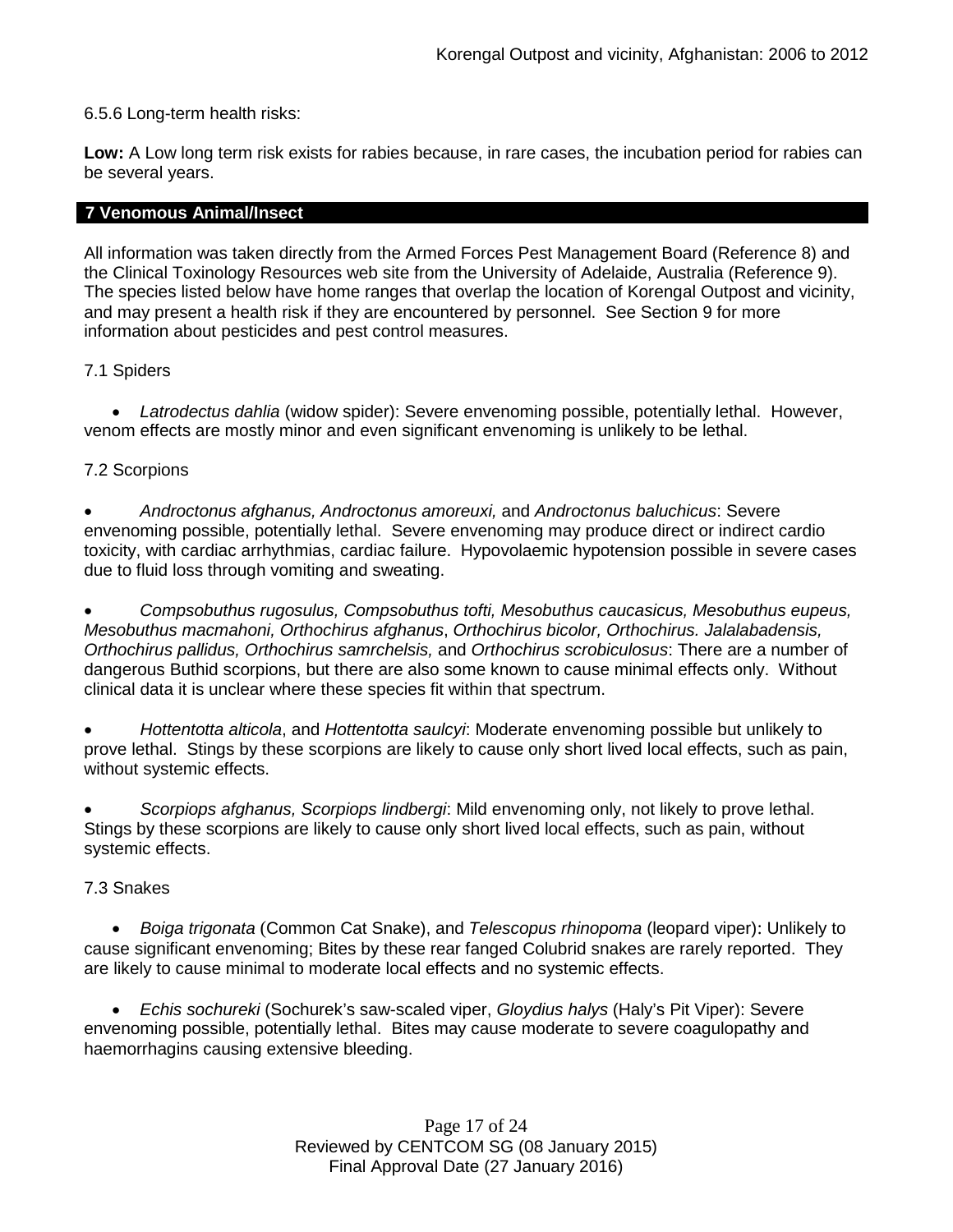• *Hemorrhis ravergieri* (mountain racer), *Psammophis leithii*, and *Psammophis lineolatus* (Teer snake): Unlikely to cause significant envenoming. Bites require symptomatic treatment only.

• *Macrovipera lebetina obtuse* (Levantine Viper)*, and Macrovipera lebetina turanica* (Levantine Viper): Severe envenoming possible, potentially lethal. Bites may cause mild to severe local effects, shock & coagulopathy.

• *Naja oxiana* (Oxus cobra): Severe envenoming possible, potentially lethal. Bites can cause systemic effects, principally flaccid paralysis.

• *Platyceps rhodorachis* (Jan's desert racer): Mild envenoming only, not likely to prove lethal. Requires symptomatic treatment only.

7.4 Short-term health risk:

**Low:** If encountered, effects of venom vary with species from mild localized swelling (e.g. *Scorpiops lindbergi*) to potentially lethal effects (e.g., *Gloydius halys*). See effects of venom above. Mitigation strategies included avoiding contact, proper wear of uniform (especially footwear), and timely medical treatment. Confidence in the health risk estimate is low (Reference 4, Table 3-6).

7.5 Long-term health risk:

### **None identified.**

# **8 Heat/Cold Stress**

### 8.1 Heat

Summer (June - September) monthly mean daily maximum temperatures range from 100 degrees Fahrenheit (°F) to 113 °F with an average temperature of 109 °F based on historical climatological data from the U.S. Air Force Combat Climatology Center, 14<sup>th</sup> Weather Squadron. The health risk of heat stress/injury based on temperatures alone is Low (< 78 °F) from December – January, Moderate (78- 81.9°F) in February, and extremely high ( $\geq 88^\circ$ F) from March – November. However, work intensity and clothing/equipment worn pose greater health risk of heat stress/injury than environmental factors alone (Reference 10). Managing risk of hot weather operations included monitoring work/rest periods, proper hydration, and taking individual risk factors (e.g., acclimation, weight, and physical conditioning) into consideration. Risk of heat stress/injury was reduced with preventive measures

### 8.1.1 Short-term health risk:

**Low to High, mitigated Low to Moderate:** The risk of heat injury was reduced to low to Moderate through preventive measures such as work/rest cycles, proper hydration and nutrition, and monitoring Wet Bulb Globe Temperature (WBGT). Risk of heat injury in unacclimatized or susceptible populations (older, previous history of heat injury, poor physical condition, underlying medical/health conditions), and those under operational constraints (equipment, PPE, vehicles) is High from March – November, and Low from December – February. Confidence in the health risk estimate is low (Reference 4, Table 3-6).

8.1.2 Long-term health risk:

**Low:** The long-term risk is Low. However, the risk may be greater for certain susceptible persons– those older (i.e., greater than 45 years), in lesser physical shape, or with underlying medical/health

> Page 18 of 24 Reviewed by CENTCOM SG (08 January 2015) Final Approval Date (27 January 2016)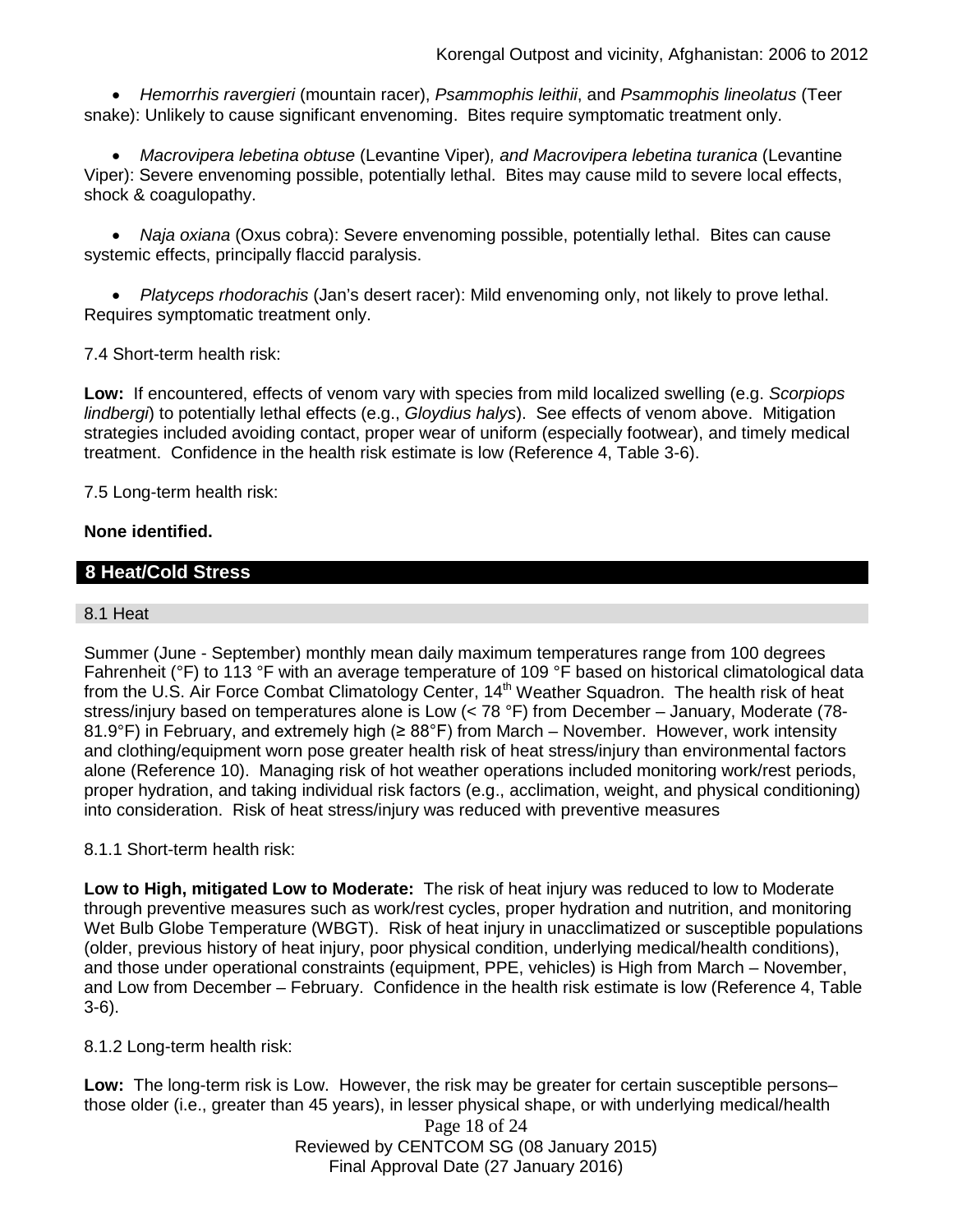conditions. Long-term health implications from heat injuries are rare but may occur, especially from more serious injuries such as heat stroke. It is possible that high heat in conjunction with various chemical exposures may increase long-term health risks, though specific scientific evidence is not conclusive. Confidence in these risk estimates is medium (Reference 4, Table 3-6).

#### 8.2 Cold

8.2.1 Short-term health risks:

Winter (December - March) mean daily minimum temperatures range from 43 °F to 54 °F with an average temperature of 47 °F based on historical climatological data from the U.S. Air Force Combat Climatology Center, 14<sup>th</sup> Weather Squadron. Because even on warm days a significant drop in temperature after sunset by as much as 40 °F can occur, there is a risk of cold stress/injury from November – March. The risk assessment for Non-Freezing Cold Injuries (NFCI), such as chilblain, trench foot, and hypothermia, is Low based on historical temperature and precipitation data. Frostbite is unlikely to occur because temperatures rarely drop below freezing. However, personnel may encounter significantly lower temperatures during field operations at higher altitudes. As with heat stress/injuries, cold stress/injuries are largely dependent on operational and individual factors instead of environmental factors alone (Reference 10).

**Low:** The health risk of cold injury is Low. Confidence in the health risk estimate is medium.

8.2.2 Long-term health risk:

**Low:** The health risk of cold injury is Low. Confidence in the health risk estimate is high.

# **9 Noise**

#### 9.1 Continuous

No specific hazard sources were documented in the DOEHRS or MESL from 15 July 2006 through 31 December 2012 timeframe (References 1 and 5).

9.1.1 Short and long-term health risks:

### **Not evaluated**

9.2 Impulse

No specific hazard sources were documented in the DOEHRS or MESL from 15 July 2006 through 31 December 2012 timeframe (References 1 and 5).

9.2.1 Short-term and Long-term health risks:

#### **Not evaluated**.

### **10 Unique Incidents/Concerns**

#### 10.1 Potential environmental contamination sources

DoD personnel are exposed to various chemical, physical, ergonomic, and biological hazards in the course of performing their mission. These types of hazards depend on the mission of the unit and the

> Page 19 of 24 Reviewed by CENTCOM SG (08 January 2015) Final Approval Date (27 January 2016)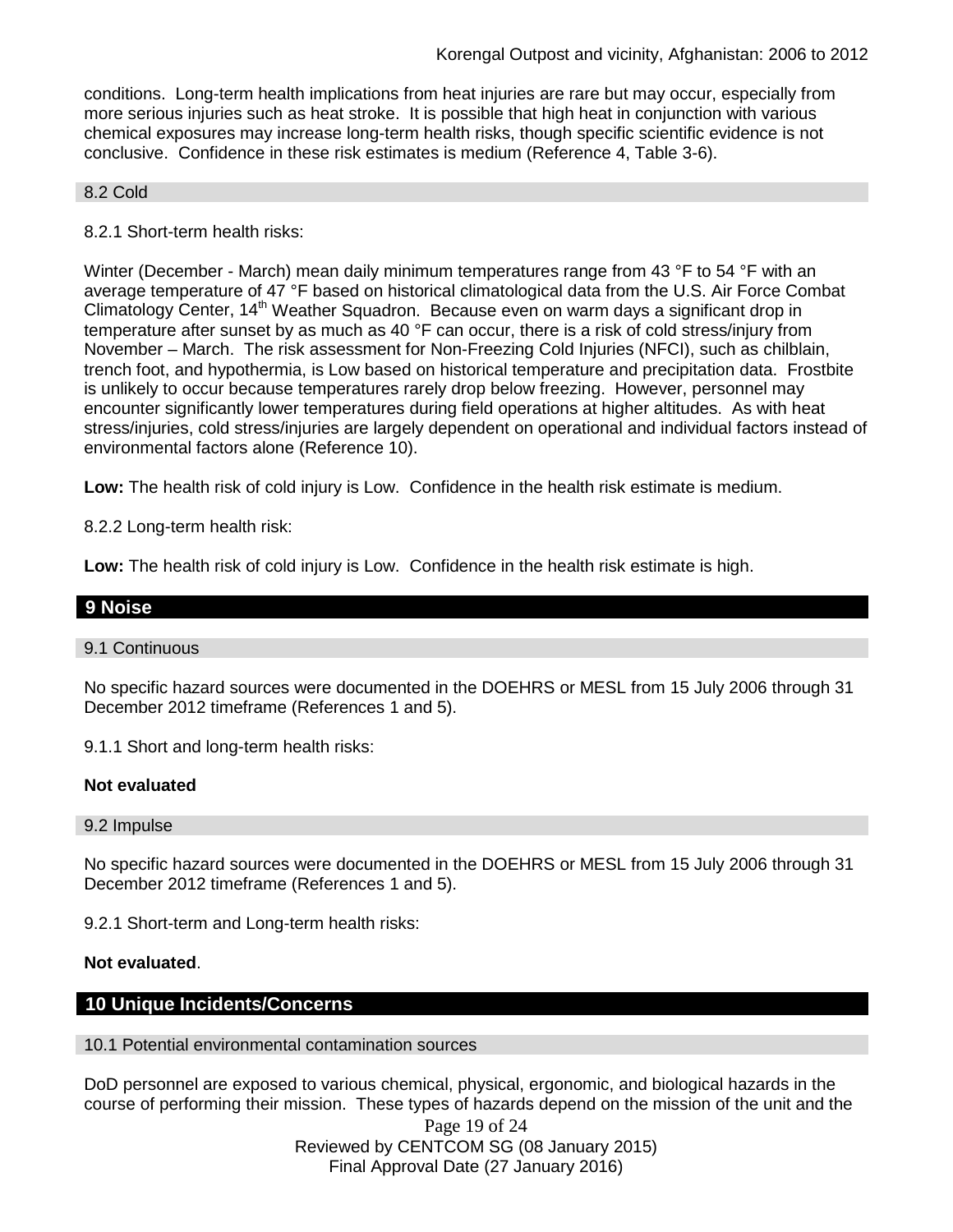operations and tasks which the personnel are required to perform to complete their mission. The health risk associated with these hazards depends on a number of elements including what materials are used, how long the exposure last, what is done to the material, the environment where the task or operation is performed, and what controls are used. The hazards can include exposures to heavy metal particulates (e.g., lead, cadmium, manganese, chromium, and iron oxide), solvents, fuels, oils, and gases (e.g., carbon monoxide, carbon dioxide, oxides of nitrogen, and oxides of sulfur). Most of these exposures occur when performing maintenance task such as painting, grinding, welding, engine repair, or movement through contaminated areas. Exposures to these occupational hazards can occur through inhalation (air), skin contact, or ingestion; however exposures through air are generally associated with the highest health risk.

#### 10.2 Waste Sites/Waste Disposal

No specific hazard sources were documented in the DOEHRS or MESL from 15 July 2006 through 31 December 2012 timeframe (References 1 and 5).

10.2.1 Short-term and Long-term health risks:

### **Not evaluated**.

10.3 Fuel/petroleum products/industrial chemical spills

No specific hazard sources were documented in the DOEHRS or MESL from 15 July 2006 through 31 December 2012 timeframe (References 1 and 5).

10.3.1 Short-term and Long-term health risks:

#### **Not evaluated**.

#### 10.4 Pesticides/Pest Control:

The health risk of exposure to pesticide residues is considered within the framework of typical residential exposure scenarios, based on the types of equipment, techniques, and pesticide products that have been employed, such as enclosed bait stations for rodenticides, various handheld equipment for spot treatments of insecticides and herbicides, and a number of ready-to-use (RTU) methods such as aerosol cans and baits. The control of rodents required the majority of pest management inputs, with the acutely toxic rodenticides staged as solid formulation lethal baits placed in tamper-resistant bait stations indoors and outdoors throughout cantonment areas. Nuisance insects, including biting and stinging insects such as bees, wasps, and ants, also required significant pest management inputs. Use of pesticides targeting against these pests generally involved selection of compounds with low mammalian toxicity and short-term residual using pinpoint rather than broadcast application techniques. No specific hazard sources were documented in DOEHRS or MESL data portal. A total of 13 monthly pesticide application reports in the MESL data portal for Korengal Outpost and vicinity (June 2008 to October 2009) list the usage of pesticides on the site. For each pesticide product applied during this period, the EPA approved label has been archived, providing a framework how each pesticide handled and applied (see below).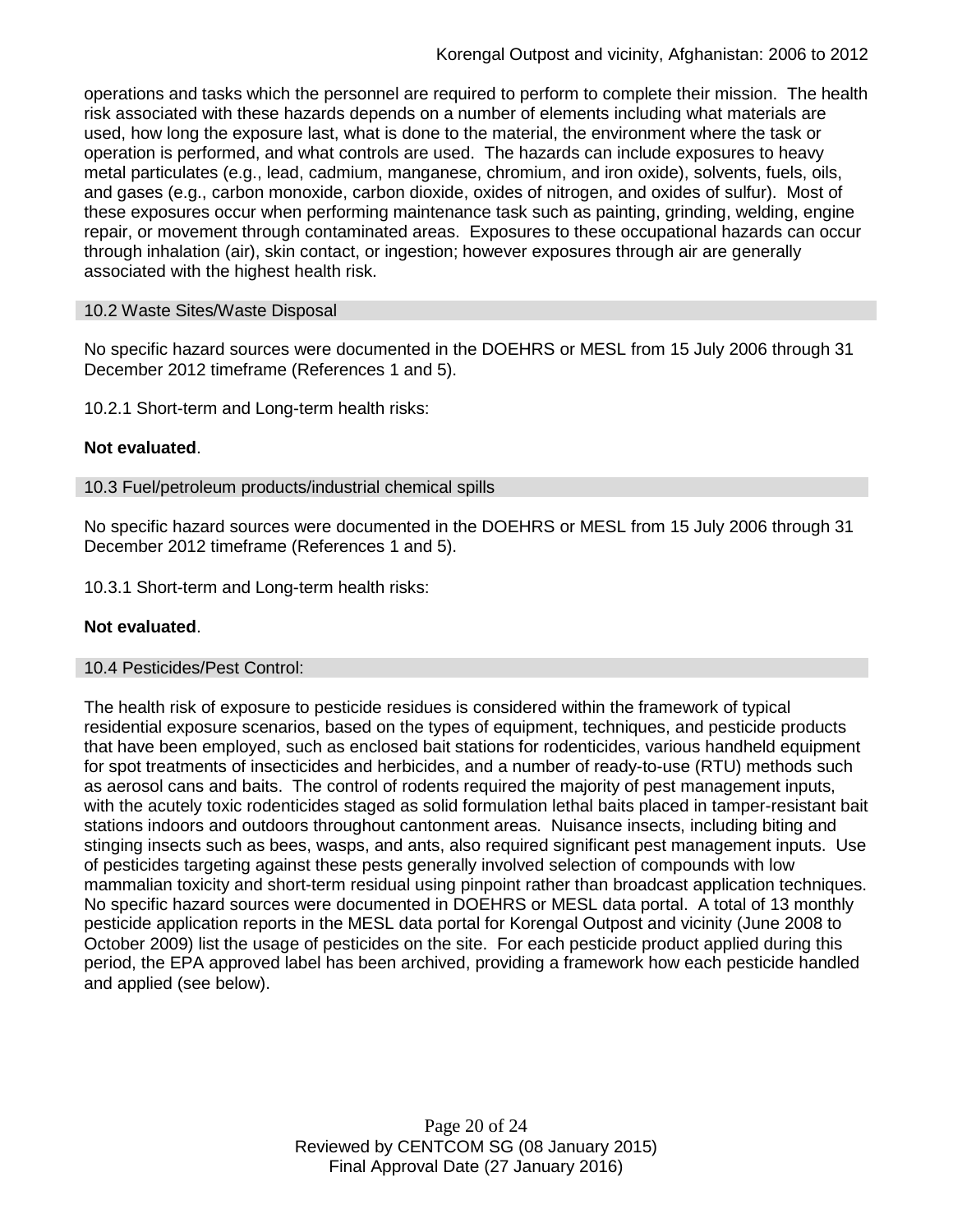### 10.4.1 Rodenticides

Brodifacoum, and bromadiolone were used to control rodents.

#### 10.4.2 Insecticides

Insecticides used to control ants, bees, beetles, crickets, bed bugs, fleas, flies, mosquitoe, silverfish, spiders, and wasps incude: Imidacloprid, ß-Cyfluthrin, d-trans Allethrin, Methomyl, Phenothrin, Piperonyl Butoxide, Pyrethrins, (S)-Methoprene and (Z)-9-Tricosene.

#### 10.4.3 Short-term and Long-term health risks

**Low:** Long term health risk is Low. Confidence in the health risk assessment is medium (Reference 4, Table 3-6).

#### 10.5 Asbestos

No specific hazard sources were documented in the DOEHRS or MESL from 15 July 2006 through 31 December 2012 timeframe (References 1 and 5).

10.5.1 Short-term and Long-term health risks:

#### **Not evaluated**.

#### 10.6 Lead Based Paint

No specific hazard sources were documented in the DOEHRS or MESL from 15 July 2006 through 31 December 2012 timeframe (References 1 and 5).

10.6.1 Short-term and Long-term health risks:

#### **Not evaluated**.

#### 10.7 Burn Pit

Camp Able Main: A burn pit and burn out latrine was present in 2012.

No burn pit information was available for Korengal Outpost and Camp Watapor.

While not specific to Korengal Outpost and vicinity, the consolidated epidemiological and environmental sampling and studies on burn pits that have been conducted as of the date of this publication have been unable to determine whether an association does or does not exist between exposures to emissions from the burn pits and long-term health effects (Reference 11). The Institute of Medicine committee's (Reference 11) review of the literature and the data suggests that service in Iraq or Afghanistan (i.e., a broader consideration of air pollution than exposure only to burn pit emissions) may be associated with long-term health effects, particularly in susceptible (e.g., those who have asthma) or highly exposed subpopulations, such as those who worked at the burn pit. Such health effects would be due mainly to high ambient concentrations of PM from both natural and anthropogenic sources, including military sources. If that broader exposure to air pollution turns out to be relevant, potentially related health effects of concern are respiratory and cardiovascular effects and cancer. Susceptibility to the PM health effects could be exacerbated by other exposures, such as stress, smoking, local climatic conditions, and co-exposures to other chemicals that affect the same biologic or chemical

> Page 21 of 24 Reviewed by CENTCOM SG (08 January 2015) Final Approval Date (27 January 2016)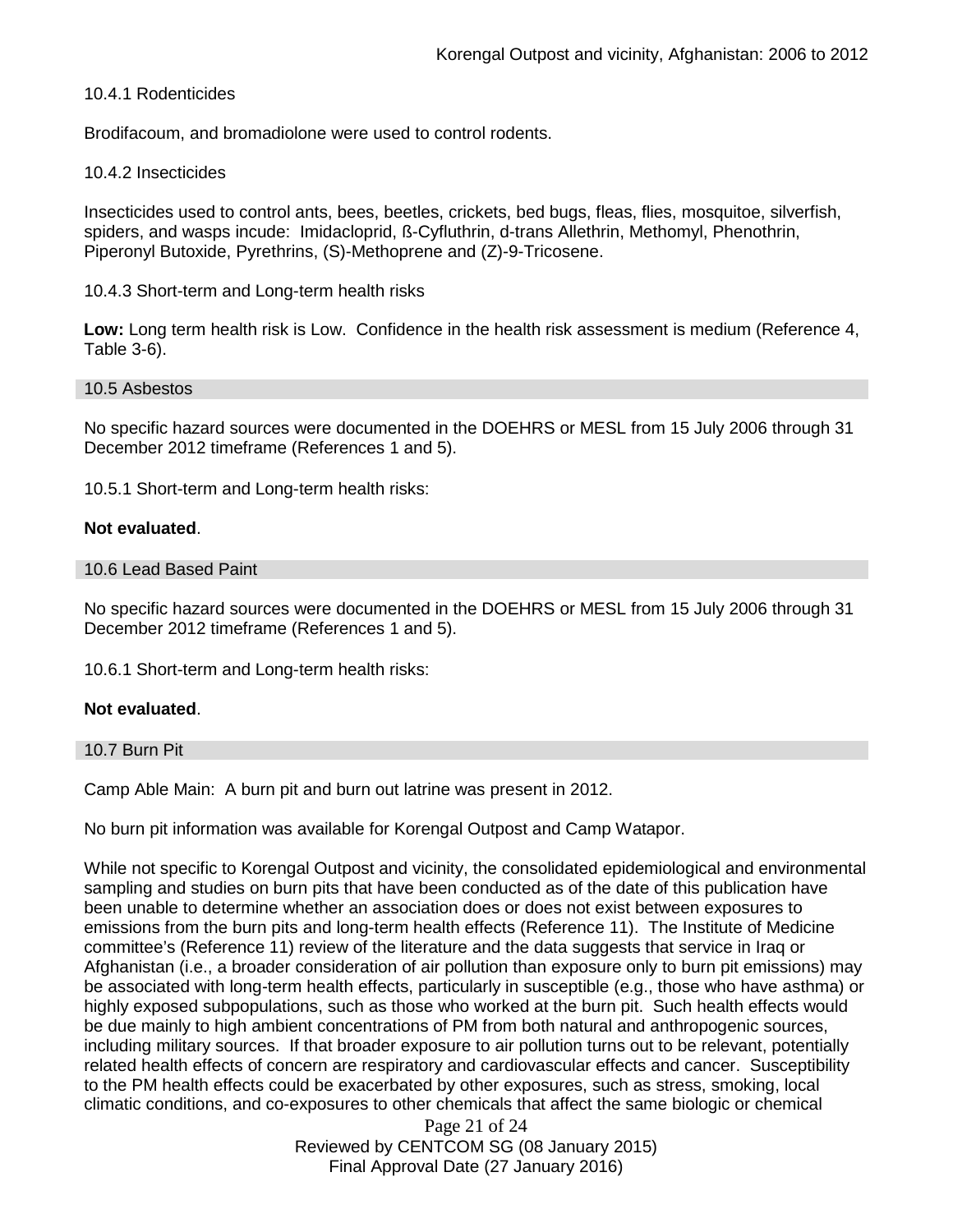processes. Individually, the chemicals measured at burn pit sites in the study were generally below concentrations of health concern for general populations in the United States. However, the possibility of exposure to mixtures of the chemicals raises the potential for health outcomes associated with cumulative exposure to combinations of the constituents of burn pit emissions and emissions from other sources.

> Page 22 of 24 Reviewed by CENTCOM SG (08 January 2015) Final Approval Date (27 January 2016)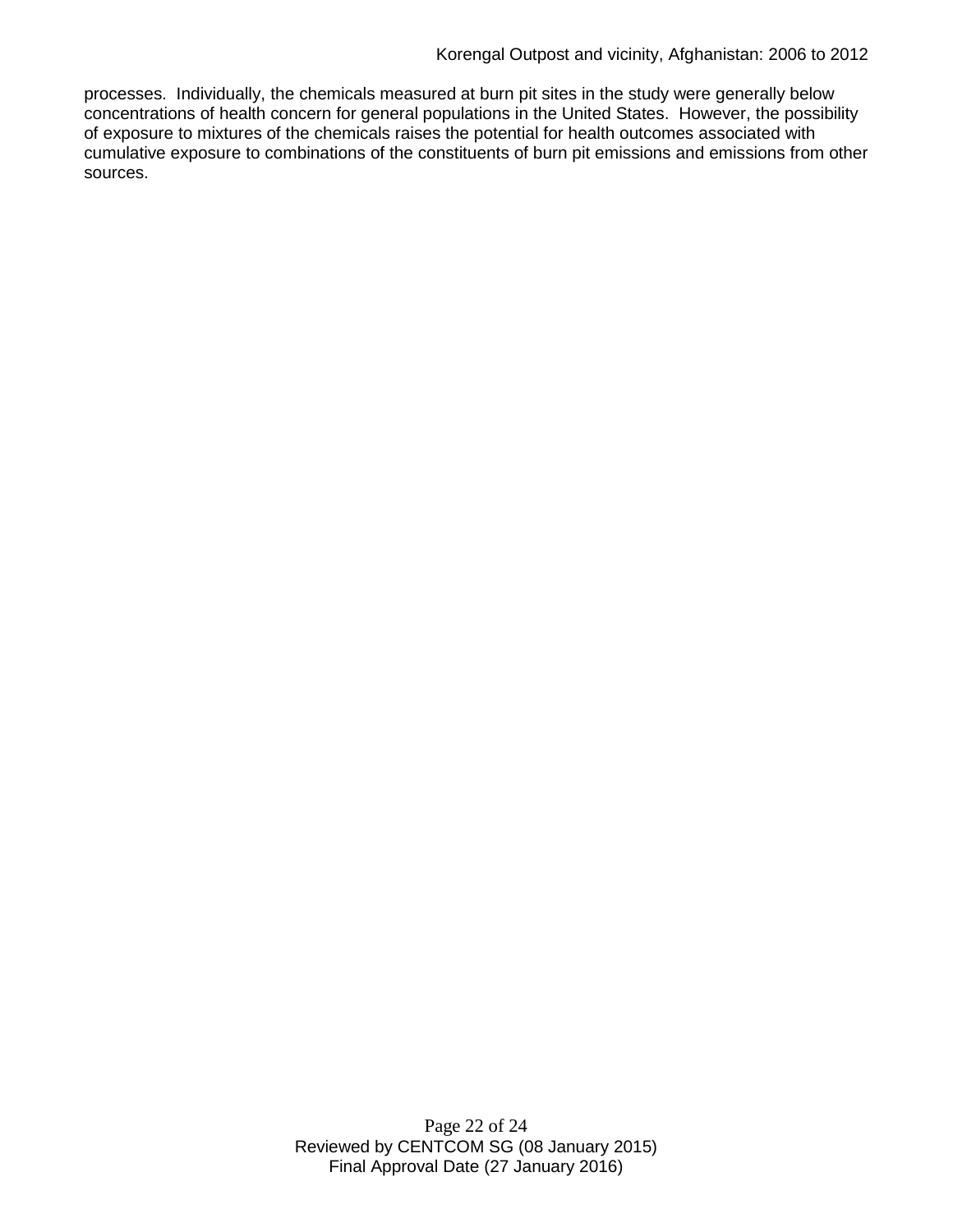# **11 References[1](#page-22-0)**

 $\overline{a}$ 

- 1. Defense Occupational and Environmental Health Readiness System (referred to as the DOEHRS-EH database) at https://doehrs-ih.csd.disa.mil/Doehrs/. Department of Defense (DoD) Instruction 6490.03, *Deployment Health*, 2006.
- 2. DoDI 6055.05, Occupational and Environmental Health, 2008.
- 3. Joint Staff Memorandum (MCM) 0017-12, Procedures for Deployment Health Surveillance, 2012.
- 4. USA PHC TG230, June 2013 Revision.
- 5. DoD MESL Data Portal: https://mesl.apgea.army.mil/mesl/.Some of the data and reports used may be classified or otherwise have some restricted distribution.
- 6. Modification 11 to United States Central Command Individual Protection and Individual Unit Deployment Policy, 2 December 2011.
- 7. CDC. 2012. Morbidity and Mortality Weekly Report. Imported Human Rabies in a U.S. Army Soldier. May 4, 2012. 61(17); 302-305.
- 8. Armed Forces Pest Management Board: [http://www.afpmb.org/content/venomous-animals](http://www.afpmb.org/content/venomous-animals-country#Afghanistan)[country#Afghanistan.](http://www.afpmb.org/content/venomous-animals-country#Afghanistan) U.S. Army Garrison - Forest Glen, Silver Spring, MD.
- 9. Clinical Toxinology Resources: [http://www.toxinology.com/.](http://www.toxinology.com/) University of Adelaide, Australia.
- 10. Goldman RF. 2001. Introduction to heat-related problems in military operations. *In*: Textbook of military medicine: medical aspects of harsh environments Vol. 1, Pandolf KB, and Burr RE (Eds.), Office of the Surgeon General, Department of the Army, Washington DC.
- 11. IOM (Institute of Medicine). 2011*.* Long-term health consequences of exposure to burn pits in Iraq and Afghanistan*.* Washington, DC: The National Academies Press.

Page 23 of 24 Reviewed by CENTCOM SG (08 January 2015) Final Approval Date (27 January 2016)

<span id="page-22-0"></span> $1$  NOTE. The data are currently assessed using the 2013 TG230 version. The general method involves an initial review of the data which eliminates all chemical substances not detected above 1-yr negligible MEGs. Those substances screened out are not considered acute or chronic health hazards so are not assessed further. For remaining substances, acute and chronic health effects are evaluated separately for air water (soil is only evaluated for long term risk). This is performed by deriving separate short-term and long term population exposure level and estimates (referred to as population exposure point concentrations (PEPC)) that are compared to MEGs derived for similar exposure durations. If less than or equal to negligible MEG the risk is Low. If levels are higher than negligible then there is a chemical-specific toxicity and exposure evaluation by appropriate SMEs, which includes comparison to any available marginal, critical or catastrophic MEGs. For drinking water 15 L/day MEGs are used for the screening while site specific 5-15 L/day are used for more detailed assessment. For nondrinking water (such as that used for personal hygiene or cooking) the 'consumption rate' is limited to 2 L/day (similar to the EPA) which is derived by multiplying the 5 L/day MEG by a factor of 2.5. This value is used to conservatively assess non drinking uses of water.